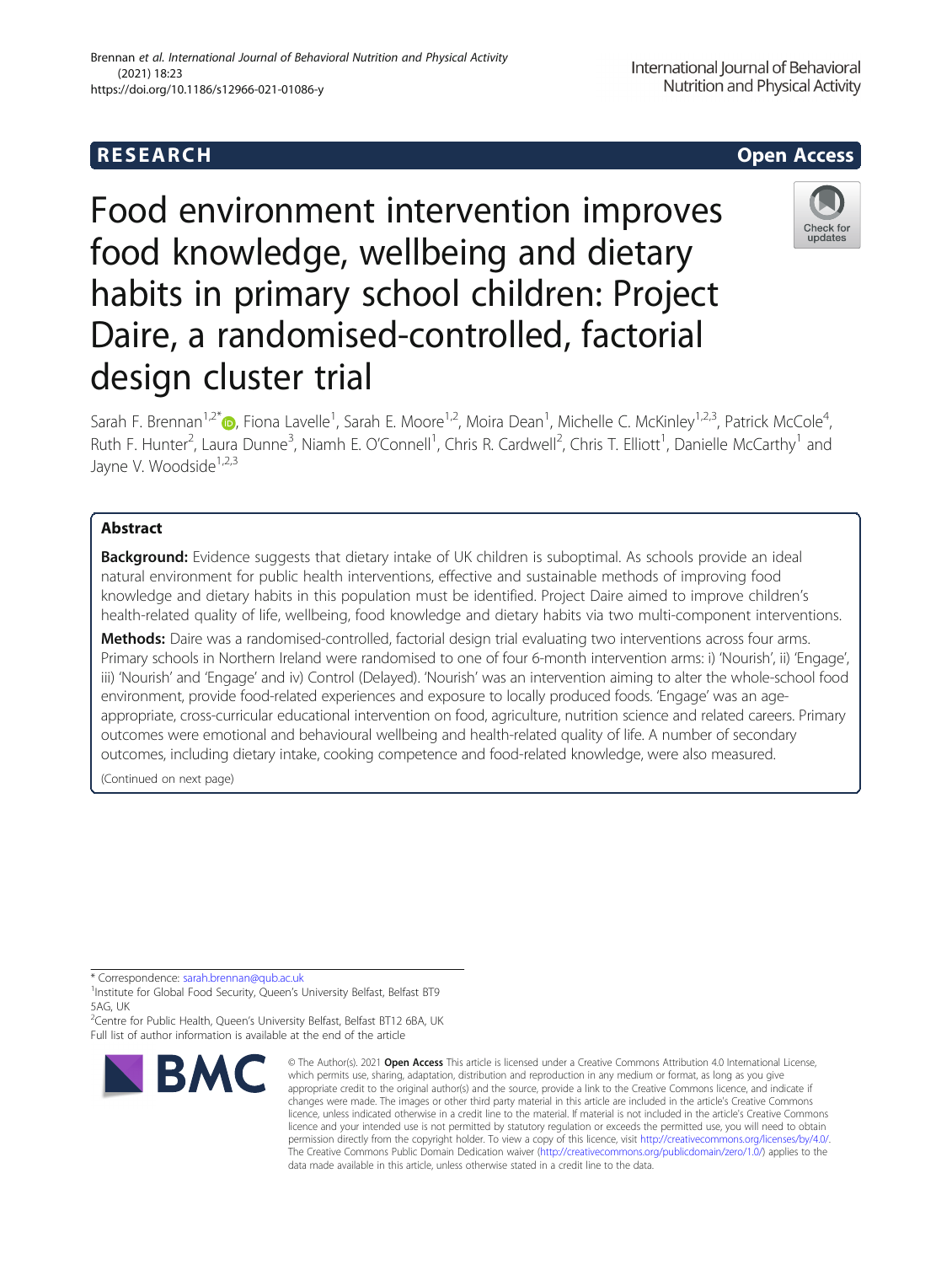# (Continued from previous page)

Results: Fifteen schools from areas of varying socio-economic status participated in the randomised trial. A total of 903  $(n = 445 \text{ aged } 6-7 \text{ years}$  and  $n = 458 \text{ aged } 10-11 \text{ years}$  primary school pupils took part. Total Difficulties Score improved in all pupils (6–7 and 10–11 year old pupils) who received the 'Nourish' intervention compared with those that did not (adjusted difference in mean =  $-0.82$ ; 95% CI -1.46,  $-0.17$ ;  $P < 0.02$ ). No statistically significant difference in Health-Related Quality of Life was observed. The 'Nourish' intervention also produced some changes in school-based dietary behaviour, which were most apparent in the 10–11 year old pupils. The 'Nourish' intervention also produced improvements in understanding of food labels (adjusted difference in mean = 0.15; 95% CI 0.05, 0.25;  $P < 0.01$ ) and knowledge of vegetables in season (adjusted difference in mean = 0.29; 95% CI 0.01,0.56;  $P = 0.04$ ) whilst an increased willingness to try new foods and improved perceived cooking competence was also observed.

**Conclusions:** Improvements in childhood emotional and behavioural wellbeing, dietary intake, knowledge about food, cooking skills and willingness to try new foods were associated with the 'Nourish' whole-school food environment intervention. Exploration of the sustainability and long-term effectiveness of such whole-school food interventions should be conducted.

Trial registration: National Institute of Health (NIH) U.S. National Library of Medicine Clinical [Trials.gov](http://trials.gov) (ID: [NCT042](https://clinicaltrials.gov/ct2/show/NCT04277312) [77312\)](https://clinicaltrials.gov/ct2/show/NCT04277312).

Keywords: School, Children, Diet, Food, Education, Childhood wellbeing, Child behaviour, Food environment, Wholeschool approach

# Background

Poor diet quality in childhood has the potential to not only increase the risk of obesity and poor mental health in the short term  $\begin{bmatrix} 1 \\ 2 \end{bmatrix}$  but can also track into adulthood, which may increase risk of non-communicable disease in later life  $[1, 2]$  $[1, 2]$  $[1, 2]$  $[1, 2]$  $[1, 2]$ . Data published from the most recent UK National Diet and Nutrition Survey highlighted that dietary habits of UK school-aged children continue to be suboptimal  $[3, 4]$  $[3, 4]$  $[3, 4]$  $[3, 4]$ . The data also suggest that dietary quality in childhood varies by household socio-economic status, highlighting the need to address health inequalities in early life [\[3](#page-16-0)].

Schools are ideal natural environments for public health interventions [[5,](#page-16-0) [6](#page-16-0)]. As such, focus has shifted to the development of school food standards, such as those implemented across the UK in recent years, to try to improve the nutritional quality of school food [\[7\]](#page-16-0). In addition to this, the need for a 'whole-school' food approach, incorporating food-related education of children in addition to school food environment changes, has been highlighted [\[7](#page-16-0)]. The Health Promoting Schools (HPS) framework is a 'whole-school' approach advocated internationally to change lifestyle and health related behaviours in schools [\[6](#page-16-0), [8\]](#page-16-0). However, lack of awareness and promotion of the HPS framework and poor understanding of the complexity of school systems have been identified as barriers to its implementation and evaluation [[6\]](#page-16-0).

Evidence from several systematic reviews of schoolbased nutrition education interventions has supported the effectiveness of a 'whole-school' approach, especially with regards to multi-component interventions delivered and supported by school staff and parents [[9](#page-16-0), [10](#page-16-0)].

However, more work needs to be done in terms of the development, implementation and evaluation of these interventions in varying contexts and regions, especially in the UK primary school setting where evidence is currently lacking. Project Daire undertook a multistakeholder approach to improve primary school children's knowledge of, and interest in, food to improve health-related quality of life and wellbeing via two 6 month multi-component interventions. The interventions incorporated both whole-school food environment changes and food-related education and covered all food groups. Schools in areas of socio-economic disadvantage were targeted to address potential health inequalities. This paper reports on the primary outcomes of the trial and a number of secondary outcomes.

# **Methods**

# Study design

Daire was a randomised-controlled, factorial design four-arm trial evaluating two interventions in the primary school setting. Schools were randomised to one of four 6-month intervention arms: i) 'Nourish', ii) 'Engage', iii) 'Nourish' and 'Engage' and iv) Control (Delayed) and data were collected both pre and post-intervention. Project Daire worked in partnership with primary schools and a range of stakeholders, including teachers, principals, school caterers and local food producers, to develop interventions for pupils in year groups aged 6–7 and 10–11 years to improve knowledge of, and interest in, food. Primary schools were recruited from the North West of Northern Ireland to target a region of socioeconomic disadvantage [[11\]](#page-16-0). A range of schools from areas of varying socioeconomic status were recruited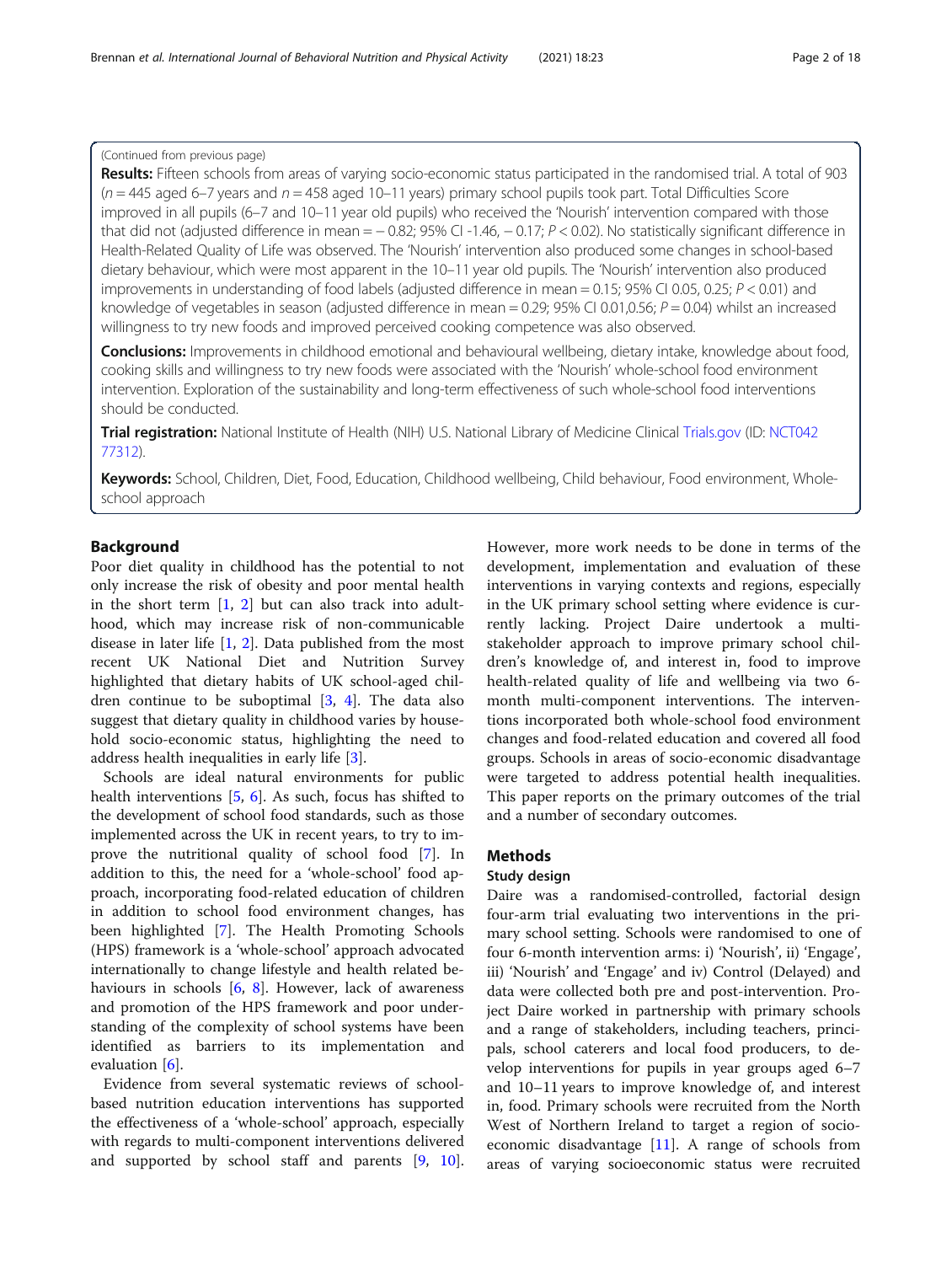from both urban and rural locations. The study followed the Consolidated Standards of Reporting Trials (CON-SORT) Statement [\[12](#page-16-0)] and is registered with National Institute of Health (NIH) U.S. National Library of Medicine Clinical [Trials.gov](http://trials.gov) (ID: NCT04277312). The CON-SORT checklist for cluster trials is available as Additional File [1.](#page-16-0) Ethical approval was obtained from The School of Social Sciences, Education and Social Work Ethics Committee, Queen's University Belfast (Reference number 038\_1819).

#### Recruitment

Mainstream (non-special) schools were eligible to participate if they met the following eligibility criteria: schools willing to be randomly assigned to an intervention, schools willing to engage with the intervention and implement it with their pupils, schools willing to facilitate data collection in their setting and schools located within the North West region of Northern Ireland. A list of all mainstream primary schools in the region was obtained from the local council and schools were contacted and informed about the study  $(n = 146)$ . Thirty schools expressed interest in taking part and the first eligible schools to respond were sent a Memorandum of Understanding (MoU) which provided further details on the research. After being given time to consider the MoU, school principals or other nominated school contacts were asked to sign and return the MoU to the research team if they were willing to participate. Recruitment of schools took place between September 2018 and December 2018.

Pupils from participating schools were eligible to participate if they were in the class groups aged 6–7 years or 10–11 years during the academic year September 2018–June 2019. A system of opt-out parental consent was implemented. Participating schools were asked to distribute an information sheet to all parents of the relevant pupils which provided details on the purpose and aims of the study, the randomisation procedure, the interventions and the data collection process. Parents were given at least 48 h to consider the information and if parents did not want their child to participate in the data collection for the study, they were asked to complete and return the opt-out consent form. Consent was therefore assumed for all other pupils whose parents did not return completed opt-out forms.

## Interventions

Two interventions, 'Nourish' and 'Engage', were developed for both the 6–7 and 10–11 year old age groups. Intervention components are further detailed within the TIDieR Checklist, which is available within Additional File [2](#page-16-0). The logic model which informed our intervention development is available within Additional File [7](#page-16-0).

The 'Nourish' intervention was a whole-school food intervention aiming to alter the current school food environment of participating schools, promote a varied diet based on the four major food groups, provide foodrelated experiences and increase exposure to local Northern Ireland-sourced food. The 'Nourish' intervention aimed to influence childhood awareness of food across food groups, encourage tasting and identification of new foods, improve dietary intake and awareness of food preparation and cooking techniques. 'Nourish' was informed by pre-intervention observations conducted at schools  $(n = 11)$  in the region which captured information on current practices with the school food environment such as canteen protocols and systems, proportion of children who consumed school dinners versus packed lunches, school food provision and equipment and foodrelated events. These observations were conducted with input from school senior management and catering personnel. Specifically, the 'Nourish' intervention included provision of: healthy snacks e.g. fruit, a rotation of breads (including wheaten bread and high fibre bread with accompanying butter for spreading) and milk which were supplied by food industry partners during the school day; resources to improve school food presentation, cookery equipment and recipes which included all food groups; sensory education material; catering for school events; and attendance at Tasting Days at local Higher Education colleges to encourage tasting of locally produced foods. The 'Nourish' intervention also involved holding discussions with relevant school staff to help support the implementation of school food policies. Schools received a document highlighting relevant Public Health Agency Northern Ireland guidance [\[13\]](#page-16-0) that would support them to implement their school food policies.

The 'Engage' intervention was an age-appropriate, cross-curricular educational intervention on food, agriculture, food and nutrition-related science and related careers. 'Engage' included topics such as the food chain, product development, growing food, animal welfare, sustainability, food labels, portion size and diet and health. The 'Engage' intervention incorporated aspects of the current Northern Ireland Curriculum, including literacy, mathematics and physical activity, and was designed to be flexible to enable easy implementation across schools [[14\]](#page-16-0). Specifically, the 'Engage' intervention aimed to improve childhood knowledge about food across all food groups, awareness of preparation and cooking of food, the importance of a healthy diet and dietary intake. The intervention was developed by the research team in conjunction with stakeholders, including primary school teachers and local food producers who helped advise on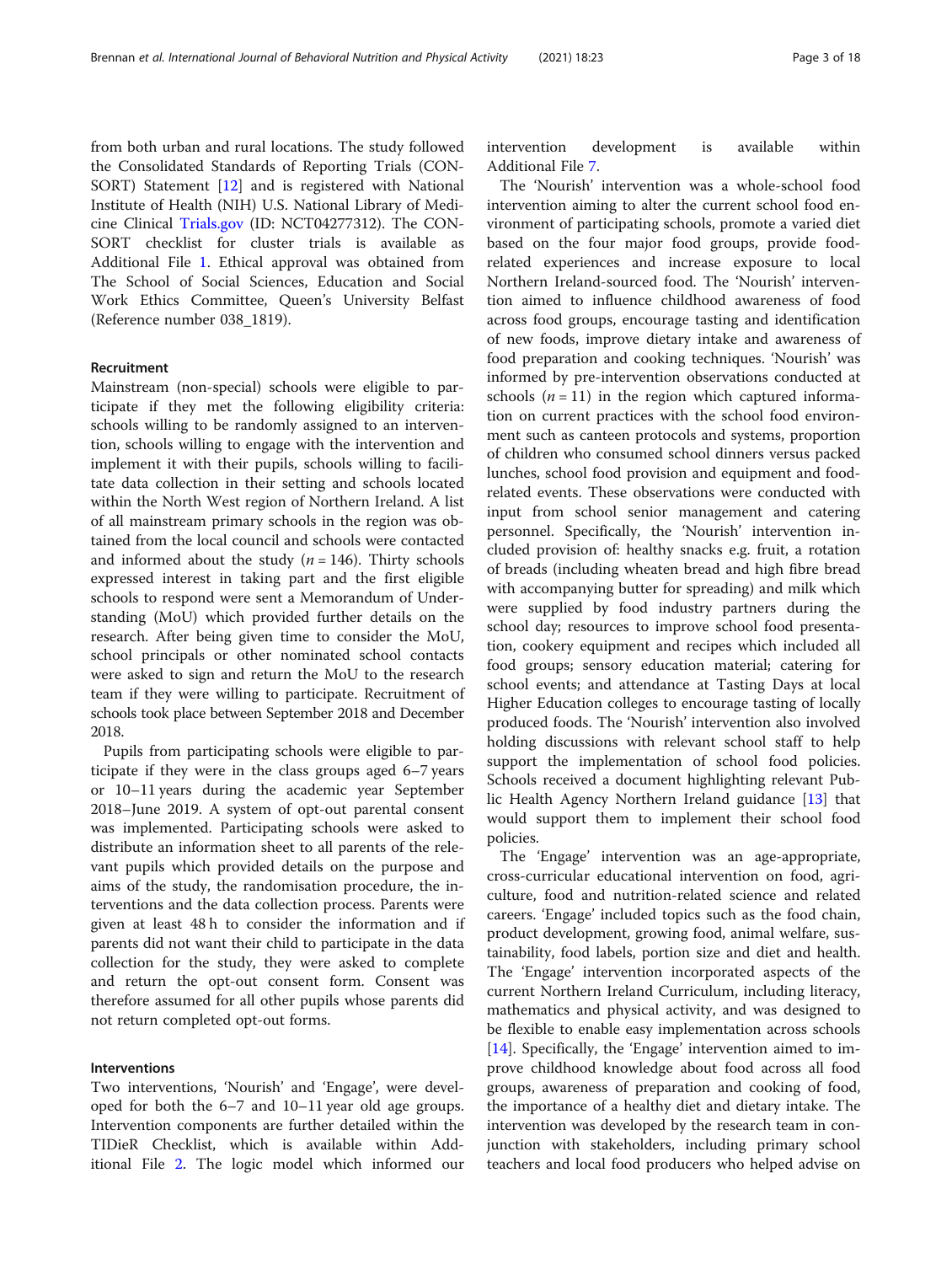type of content, integration of content within the current curriculum and tailoring of content to ensure ageappropriate The activities developed to support the lesson plans included videos, books, worksheets, games, talks/visits from visiting experts, visits to food producers, farm visit to school grounds, and practical experiments. The lesson plans and resources were supplied electronically and in hard copy and the intervention was largely delivered by teachers.

A listing of all available components for both interventions is available within Additional File [3](#page-16-0). Intervention resources are available and can be requested by contacting study authors.

Schools allocated to 'Nourish and Engage' received both the 'Nourish' and 'Engage' interventions combined. Schools allocated to the control arm of study were offered the delayed 'Engage' intervention resources at the end of endpoint data collection for use during the following academic year and £500 for school funds.

## Randomisation and allocation

Schools were randomised to 'Nourish', 'Engage', 'Nourish and Engage' and Control (Delayed) arms following recruitment and baseline data collection. The allocation sequence was produced in STATA using block sizes of  $n = 4$ . Schools were stratified by religious affiliation, as this is how schools are typically organised with the Northern Ireland school system, to ensure a balanced approach. Three Irish language schools expressed interest in taking part but, due to study timeframes, it was not possible to translate all 'Engage' intervention resources in the event that these schools were randomised to an 'Engage' intervention arm. As such, the Irish language schools were not randomised and received the 'Nourish' intervention and data were collected (using translated outcome data collection questionnaires) and presented separately (Additional File [4\)](#page-16-0). Therefore, Irish language schools are not presented in the main analyses.

# Data collection

Data were collected at baseline (February–March 2019) and endpoint (May–June 2019) by a team of researchers. The research team made arrangements with each school to attend for data collection during one school day at each time point. Teachers and research staff were present at all times during data collection to assist pupils with completion of the questionnaires. Data were collected via online survey and hard copy questionnaires. It was not possible to blind researchers to the intervention due to the nature of the data collection and intervention delivery process. However, the statistician who conducted data analyses was blinded to intervention allocation.

#### Outcome measures

Outcomes measures were selected to address the related domains of childhood health, education and wellbeing which the interventions targeted  $[6]$  $[6]$ . This paper reports on primary outcomes and a number of secondary outcomes which were most directly related to the main aims of the interventions. Primary outcomes were emotional and behavioural wellbeing measured using the Strengths and Difficulties Questionnaire (SDQ) [\[15\]](#page-16-0) and childhood health-related quality of life measured using the KIDSCREEN-10 questionnaire [\[16\]](#page-16-0). The primary outcome measures selected are designed for use by all primary school age children so were suitable for both the 6–7 and 10–11 year old age groups in the current study. As such, primary outcomes results were presented for all pupils together.

A number of secondary outcomes, which were most directly related to the mains aims of both interventions are also presented, including dietary intake measured via Food Frequency Questionnaire (FFQ), Agri-Food Knowledge score, Food Identification and Neophilia and Perceived Cooking Competence. Information on all outcomes reported in the present paper, including their development, administration and scoring, are detailed in Table [1](#page-4-0). As detailed in Table [1](#page-4-0), secondary outcomes were amended or developed specifically for the two different age groups under the guidance of primary school teachers. As such, questions were presented differently for both the 6–7 and 10–11 year old age groups and results presented separately. An outline of the other secondary outcomes not included in the current paper are presented within Additional File [5](#page-16-0). These outcomes will be published separately.

#### Sample size

A sample size calculation was conducted to determine the differences the study would be able to detect as statistically significant. The power calculations in this factorial design intervention compared 'Nourish' versus not Nourish and 'Engage' versus not Engage. The study was not powered to test for an interaction between 'Nourish' and 'Engage'. Assuming 12 schools completed the intervention (6 in the intervention and 6 in the control group), and with a maximum of 40 pupils per class (Primary 3 or Primary 7) in each school, based upon a standard deviation of the primary outcome measure (Strengths and Difficulties Questionnaire-SDQ) of 4.5 from [[27\]](#page-17-0) and using ICC within schools of 0.1 [[28](#page-17-0), [29](#page-17-0)] based upon the ICCs used in a previous calculation or ICCs for similar outcomes, the study would have had over 80% power to detect as statistically significant at the 5% level a difference in SDQ of 2.8 units. For the other primary outcome measure, the KIDSCREEN-10, the detectable difference calculated using a similar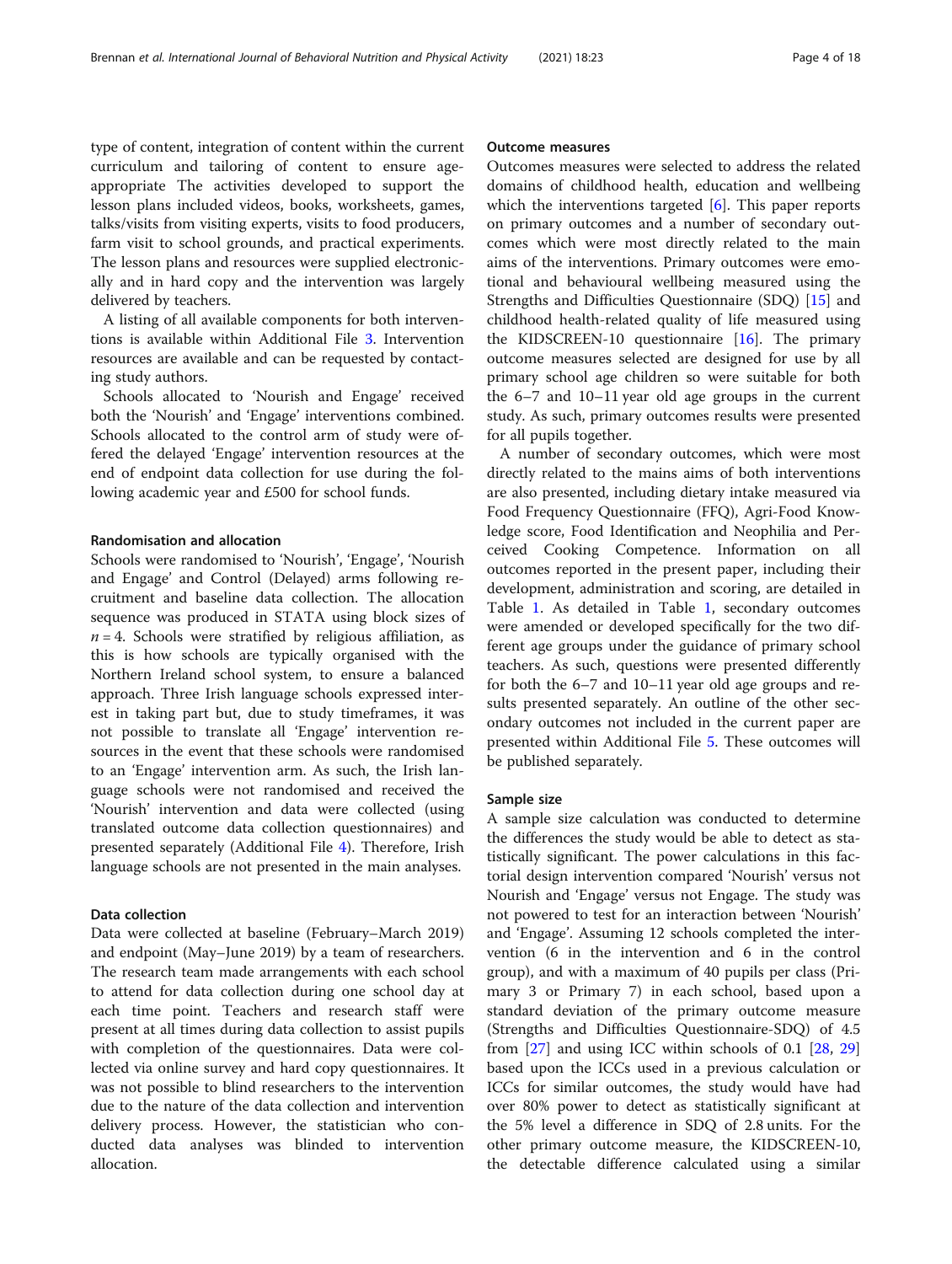# <span id="page-4-0"></span>Table 1 Study Outcomes Presented in the Current Paper

| Study<br><b>Outcomes</b>                                       | <b>Information and Development</b>                                                                                                                                                                                                                                                                                                                                                                                                                                                                                                                                                                                                                                                                                         | <b>Administration</b>                                                                                                                                                                                                                                                                                                                           | Scoring                                                                                                                                                                                                                                                                                                                                                                                                                                                                                                                                                            |
|----------------------------------------------------------------|----------------------------------------------------------------------------------------------------------------------------------------------------------------------------------------------------------------------------------------------------------------------------------------------------------------------------------------------------------------------------------------------------------------------------------------------------------------------------------------------------------------------------------------------------------------------------------------------------------------------------------------------------------------------------------------------------------------------------|-------------------------------------------------------------------------------------------------------------------------------------------------------------------------------------------------------------------------------------------------------------------------------------------------------------------------------------------------|--------------------------------------------------------------------------------------------------------------------------------------------------------------------------------------------------------------------------------------------------------------------------------------------------------------------------------------------------------------------------------------------------------------------------------------------------------------------------------------------------------------------------------------------------------------------|
| KIDSCREEN-10                                                   | Widely used Health-Related Quality of Life<br>measure validated in primary school age<br>group [17]. KIDSCREEN-10 is a 10-item<br>questionnaire with each item answered on<br>a 5-point response scale. Items explore<br>childhood physical activity and energy<br>levels, emotions, depressive moods, stress,<br>ability to enjoy recreational activities, socia-<br>lising, relationships with parents/carers and<br>other children and perception of cognitive<br>capacity and school performance.                                                                                                                                                                                                                      | Both the 6-7 and 10-11 year-old pupil age<br>groups were administered the same<br>questionnaire at baseline and endpoint.                                                                                                                                                                                                                       | Raw scores were recoded so that higher<br>values represented better health-related<br>quality of life as per the KIDCREEN-10 man-<br>ual [17] and summed. Syntax available<br>from the questionnaire development team<br>transformed scores to Rasch person pa-<br>rameters and T-values with means of 50<br>and a standard deviation of approximately<br>10.                                                                                                                                                                                                      |
| Strengths and<br><b>Difficulties</b><br>(SDQ)<br>Questionnaire | Validated childhood behaviour measure<br>[15]. The version of the SDQ used in the<br>present study is designed to be<br>completed by parents or teachers of 4-16<br>year-old children. The SDQ consists of 5<br>scales (Emotional Problems Scale, Conduct<br>Problems Scale, Hyperactivity Scale, Peer<br>Problems Scale and ProSocial Scale) with<br>each scale consisting of 5 items or<br>questions. All scales represent a negative<br>trait, with the exception of the ProSocial<br>Scale which indicates a positive trait.                                                                                                                                                                                           | Teachers of the participating 6–7 and 10–<br>11 year old pupils completed the SDQ for<br>each child in their class at baseline and<br>endpoint. The same questionnaire was<br>completed by teachers of both the 6-7<br>and 10-11 year old age groups.                                                                                           | A scoring system is available for each<br>individual scale via the questionnaire<br>website (www.sdqinfo.com). The Total<br>Difficulties Scale was calculated in addition<br>to the component scores. Higher scores<br>indicated higher levels of difficulty with<br>the exception of the Pro Social Scale<br>which is a positive trait. The Total<br>Difficulties Scale is the sum of all<br>component scores except the ProSocial<br>Scale. The resultant score ranges from 0 to<br>40 and is counted as missing if one of the<br>4 component scores is missing. |
| Food<br>Frequency<br>Questionnaire<br>(FFQ)                    | FFQ was developed by the study team<br>and is based on another similar age-<br>appropriate FFQ [18] which was validated<br>in UK primary school children aged 3-7<br>years. The original FFQ was designed to<br>be administered and used prospectively as<br>a tick list record for all foods consumed<br>over one 24-h period, with assistance from<br>canteen staff/teachers and parents. For the<br>purposes of the Daire project, the FFQ ref-<br>erence period was amended to 'ever<br>eaten' any of the foods from the food list<br>with optional responses of 'yes', 'no' and<br>'not sure'. Researchers were present and<br>able to assist children with completion of<br>the FFQ during the data collection days. | 10-11 year old pupils were administered<br>two 52-item food lists, one referring to<br>dietary intake at home, the other referring<br>to dietary intake at school. A condensed<br>29-item food list was developed for the 6-<br>7 year old pupils referring to 'any/ever con-<br>sumption'. FFQ was administered at base-<br>line and endpoint. | For the purposes of analyses, the FFQ<br>responses 'no' and 'not sure' were<br>combined and compared with 'yes'<br>responses. A selection of 11 foods from<br>the 6-7 year old 30-item food list and 18<br>foods from the 105-item 10-11 year old<br>food list were included in analyses to rep-<br>resent foods that the children were ex-<br>posed to via the Nourish or Engage<br>interventions                                                                                                                                                                 |
| Agri-Food<br>Knowledge                                         | An Agri-Food Knowledge measure was de-<br>veloped based on input from industry<br>partners, the British Nutrition Foundation-<br>Food a Fact of Life resource [19] and<br>adapted from previously published mea-<br>sures [20, 21].                                                                                                                                                                                                                                                                                                                                                                                                                                                                                        | 6-7 and 10-11 year old pupils at baseline<br>and endpoint. A shorter measure was<br>administered to 6-7 year old pupils                                                                                                                                                                                                                         | The measure consisted of a series of<br>component scores including a farm<br>knowledge score, food chain knowledge<br>score, science relating to food knowledge<br>score, local versus imported knowledge<br>score, knowledge of vegetables in season,<br>product to source knowledge score, food<br>label knowledge score. A total Agri-Food<br>score was calculated. Higher score indi-<br>cated better agri-food related knowledge.                                                                                                                             |
| Food<br>Identification<br>and Food<br>Neophilia                | A measure assessing ability to identify a<br>range of foods including vegetables,<br>salmon, bread and willingness to try these<br>foods was adapted from previously<br>published measures [22, 23].                                                                                                                                                                                                                                                                                                                                                                                                                                                                                                                       | 6-7 and 10-11 year old pupils at baseline<br>and endpoint. A shorter measure was<br>administered to 6-7 year old children.                                                                                                                                                                                                                      | Measure was scored as one point for a<br>correct response and willingness to taste<br>these foods.                                                                                                                                                                                                                                                                                                                                                                                                                                                                 |
| Perceived<br>Cooking<br>Competence                             | Measure based on other similar measures<br>for perceived movement competence [24,<br>25] and an adult cooking confidence<br>measure previously developed by the<br>study team [26].                                                                                                                                                                                                                                                                                                                                                                                                                                                                                                                                        | 10-11 year old pupils at baseline and<br>endpoint. This measure was intended for<br>both age groups, with a reduced number<br>of items for the 6-7 year olds. As internal<br>consistency was not adequate for the<br>younger group with reduced items, results<br>are presented for 10-11 year old group<br>only.                               | Children rated their performance of a<br>range of cooking skills from 1 to 5 using<br>child-friendly options. Higher score indi-<br>cated better perceived cooking<br>competence.                                                                                                                                                                                                                                                                                                                                                                                  |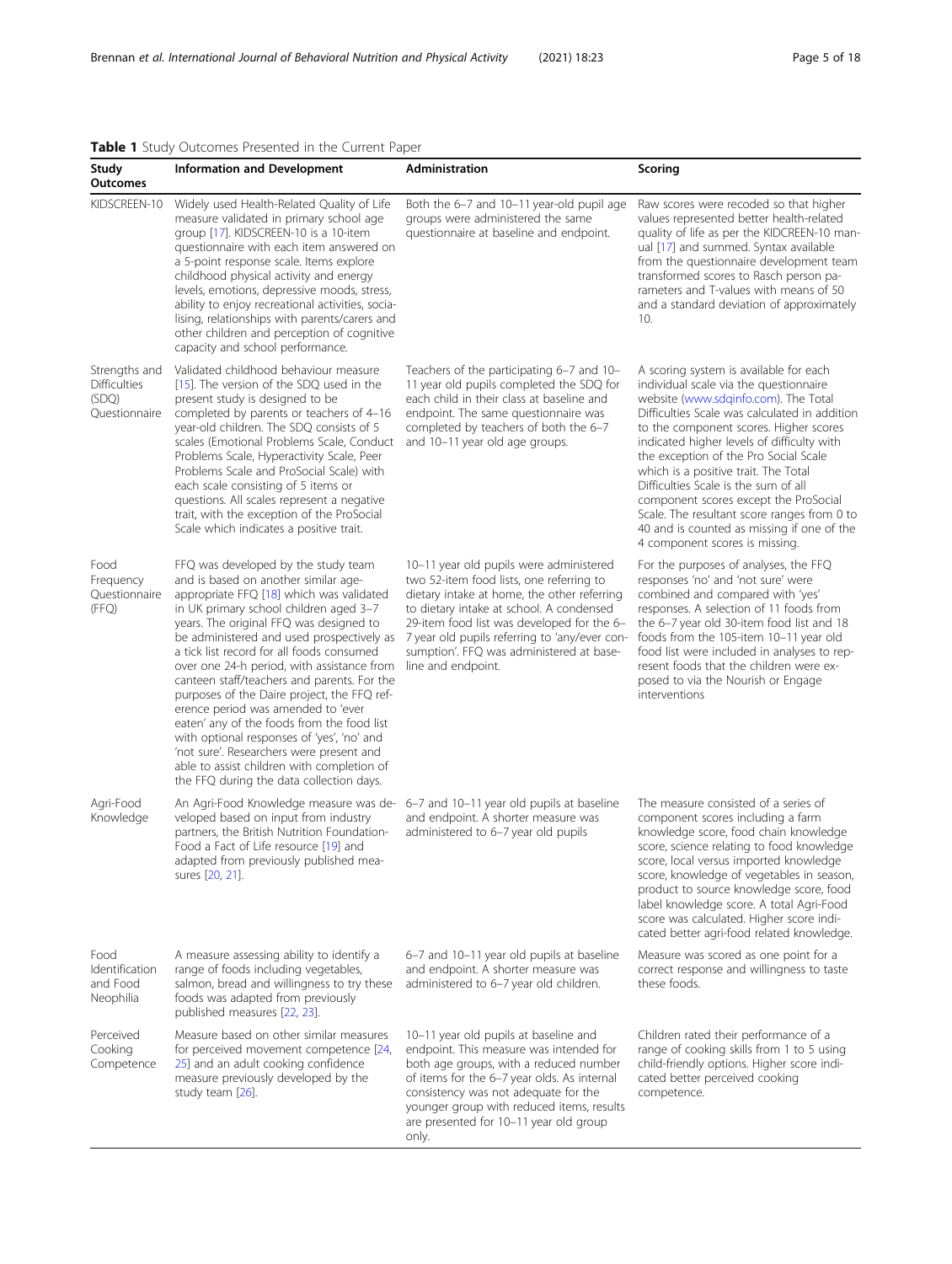calculation was 5.6, based upon a standard deviation of the KIDSCREEN-10 of 9.0. Therefore, the study required a total of 12 schools with an average of 40 children aged 6–7 years and 40 aged 10–11 years, i.e.  $80 \times 12 = 960$  pupils in total. In order to account for potential drop-out, or the possibility that some school would have smaller year groups, a generous 20% drop-out rate was applied. As such, the aim was to recruit a total of 1152 pupils.

# Compliance and retention

School recruitment and retention was monitored. To maximise completion of data collection at each study time point, pupils received a token of appreciation at the end of data collection and teachers received a small gift voucher worth £10. Intervention fidelity will be examined as part of process evaluation and will be presented separately.

#### Statistical analyses

The primary analysis of continuous variables (such as the primary outcomes: Strengths and Difficulties Questionnaire and KIDSCREEN-10) was conducted using linear regression with the endpoint value as the outcome and both group variables ('Nourish' and 'Engage') and baseline value included in the model. Furthermore, robust standard errors [\[30](#page-17-0)] were used to account for lack of independence of children within a school (implemented using the cluster command in STATA). Consequently, the difference in mean of the outcome, with 95% confidence intervals (95% CIs) was calculated, in the Nourish/Engage versus the non-Nourish/Engage group adjusting for baseline and accounting for clustering. Primary outcomes were examined by gender. A similar analysis was conducted for binary outcomes at the endpoint using logistic regression to compare the intervention groups adjusting for clustering, though not adjusting for outcomes at baseline. In this analysis odds ratios (ORs) and 95% CIs were calculated to compare Nourish/Engage versus the non-Nourish/Engage group [[31\]](#page-17-0). Analyses were conducted using STATA (Version 15, StataCorp LCC, College Station, TX) and SPSS for Windows Version 26 (IBM Corp., Armonk, N.Y., USA).

# Results

In total, 30 schools were assessed for study eligibility. Six schools did not meet inclusion criteria, six schools did not respond further and three Irish language schools were not randomised but were directly allocated to the 'Nourish' intervention, as previously described. In total, 15 primary schools were randomised in the present study. From these schools, 25 classes of 6–7 year-old pupils and 22 classes of 10–11 year old pupils participated in the study. All 15 schools completed the study. Parental consent was obtained for 903 pupils. A CONSORT flow diagram presenting flow of clusters through the study is shown in Fig. [1](#page-6-0). School characteristics are presented in Table [2.](#page-6-0)

All schools randomised to Nourish (100%) received recipe books to take home, equipment to run cookery activities, a flavour school sensory resource, healthy eating policy recommendations and equipment to enhance school food presentation in canteens (posters, tablecloths and bunting). All schools (100%) randomised to Nourish also received weekly snacks for the pupils (fruit, milk or bread) provided by industry partners. All but one (88.8%) of the schools randomised to Nourish attended a Tasting Day as part of the intervention which was held at a local Higher Education College. Two of the schools (22.2%) randomised to Nourish organised an optional catered event, with food provided by industry partners.

All schools randomised to Engage (100%) received educational activities and resources for sixteen lessons over three topic areas specific to both participating year groups. This included pre-defined learning intentions, lesson plans and resources to support lesson delivery such as worksheets, videos, games, and practical activities. Five lessons (with associated activities, such as storybooks for the pupils, seeds for growing and one talk from an in-person class visitor) were suggested as core content, although teachers were encouraged to deliver as much of the content as possible. All schools (100%) randomised to the Engage intervention availed of the optional visiting speakers and a visiting farm to support the lessons. Schools randomised to Engage also had the opportunity to visit food production facilities which two (28.5%) of the schools availed of.

Qualitative feedback received from teachers indicated that pupils especially enjoyed the snack provision and Tasting Days as part of the Nourish intervention and multiple teachers reported pupils were more open to trying new foods after these activities. Feedback received from teachers also indicated that they found the lesson resources provided as part of the Engage intervention very useful and that they especially liked the externally delivered visiting speakers (including the food based physical education class). Teachers did report, whether on Nourish or Engage, that they would prefer to utilise the resources provided over two terms rather than one term due to time pressures and timetable planning.

Results from both of the primary outcomes, the Strengths and Difficulties Questionnaire and the KIDS CREEN-10, are presented in Table [3](#page-7-0) for all randomised pupils. In the SDQ, the mean Total Difficulties Score significantly reduced in the 'Nourish' group from 7.82 at baseline to 6.86 at endpoint but did not change significantly in those who did not receive the 'Nourish' intervention (baseline 7.65 to endpoint 7.54). This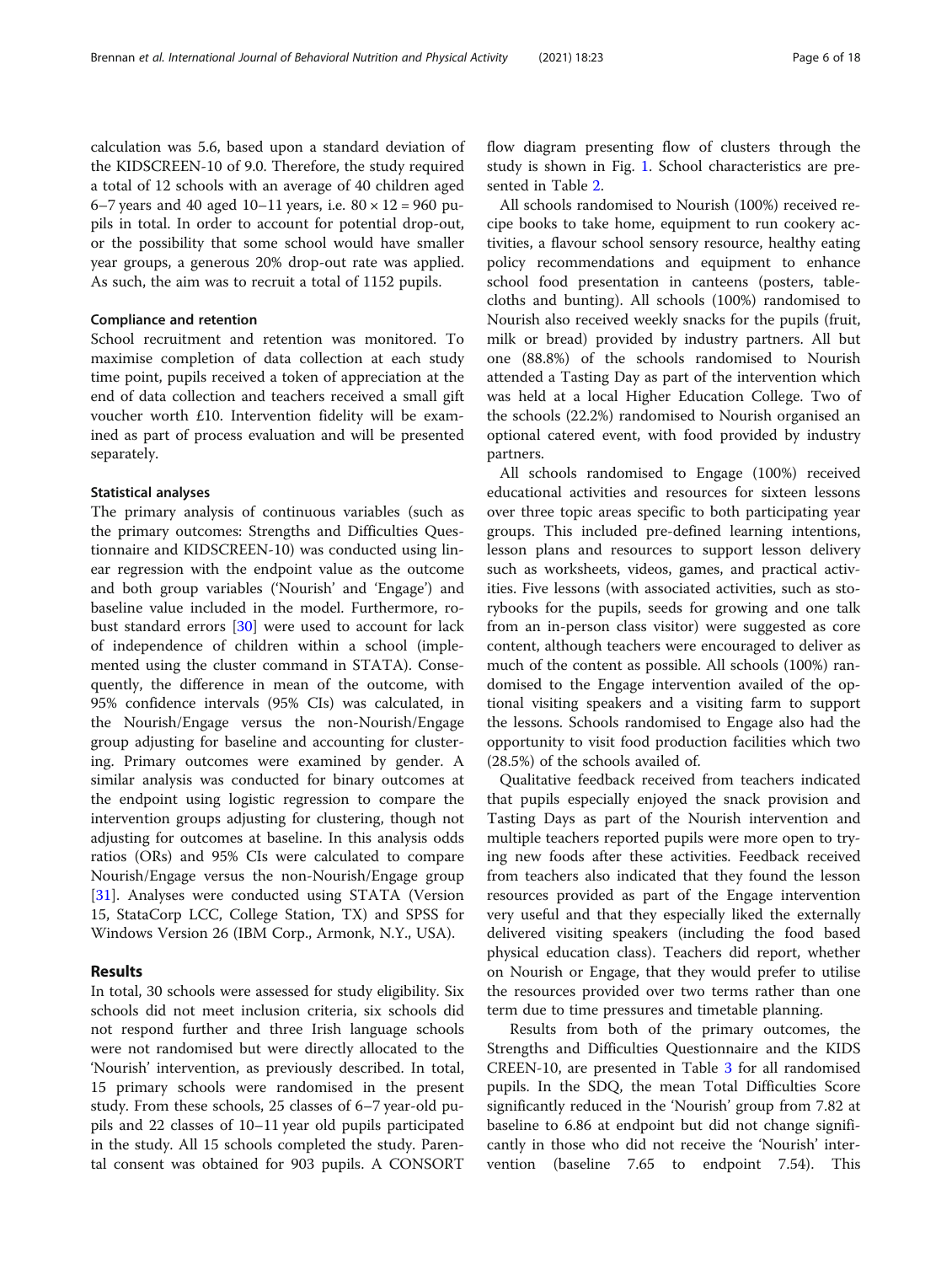<span id="page-6-0"></span>

corresponded to an overall reduction in Total Difficulties Score at endpoint of − 0.82 in the 'Nourish' group versus those that did not receive the 'Nourish' intervention (adjusted difference in mean = − 0.82 95% CI-1.46,- 0.17;  $P < 0.02$ ). Similarly, the component Conduct Problem Score (adjusted difference in mean = − 0.19 95% CI  $-0.37$ ,  $-0.01$ ;  $P = 0.04$ ) also reduced significantly in those that received the 'Nourish' intervention versus those that did not receive the 'Nourish' intervention. No significant differences in SDQ scores were observed between those who received the 'Engage' intervention and those that did not receive the 'Engage' intervention. No significant differences in the Health-Related Quality of Life scores from the KIDSCREEN-10 questionnaire were observed in those that received either the 'Nourish' or 'Engage' interventions compared with those that did not receive either intervention.

Gender analyses were conducted and results suggest that the improvement in Total Difficulties in those randomised to the Nourish intervention was driven by male

**Table 2** School and Pupil Characteristics by Project Daire Study Intervention Arm

|                          | <b>Nourish</b> | No Nourish | Engage     | No Engage  |
|--------------------------|----------------|------------|------------|------------|
| <b>Number of Schools</b> | 8              |            |            | 8          |
| Rural                    | $\overline{4}$ |            |            | 4          |
| <b>Urban</b>             | 4              | 6          | 6          | 4          |
| 6-7 year old pupils      | 320 (54.1)     | 230 (49.3) | 277(52.2)  | 273 (51.7) |
| 10-11 year old pupils    | 272 (45.9)     | 237 (50.7) | 254 (47.8) | 255 (48.3) |
| Male                     | 297 (50.2)     | 236 (50.5) | 253 (47.6) | 280 (53.0) |
| Female                   | 295 (49.8)     | 231 (49.5) | 278 (52.4) | 248 (47.0) |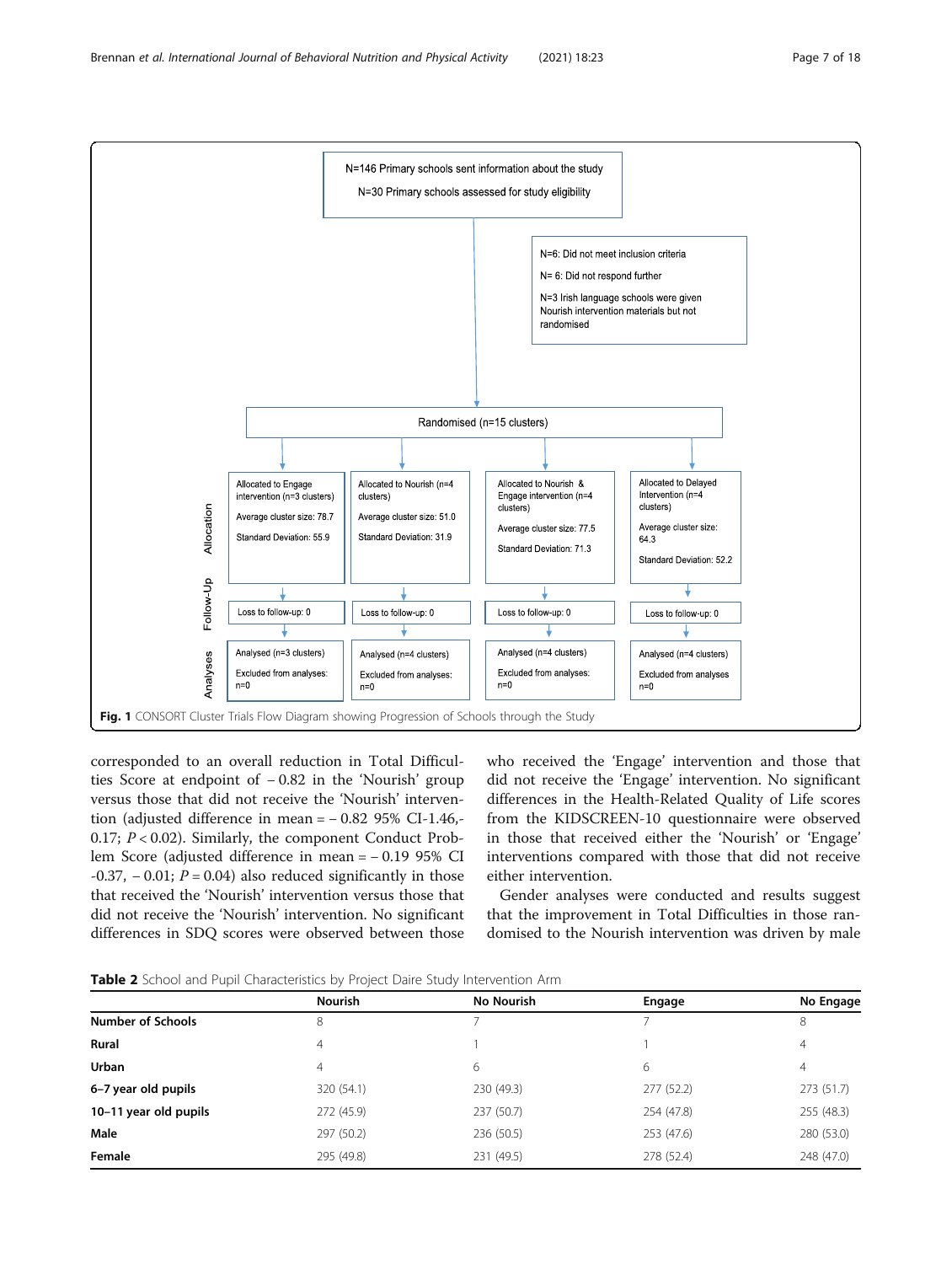<span id="page-7-0"></span>Table 3 Impact of the Nourish and Engage Interventions on Strengths and Difficulties (SDQ) and KIDSCREEN-10 Rasch Parameter Estimates and International T-Values (All age groups)

|                                                                                       | Nourish                       | No Nourish  | Engage                     | No Engage   |
|---------------------------------------------------------------------------------------|-------------------------------|-------------|----------------------------|-------------|
| <b>Emotional Problems (SDQ)</b>                                                       |                               |             |                            |             |
| N (baseline and follow-up responses)                                                  | 279                           | 254         | 322                        | 211         |
| <b>Baseline Mean (SD)</b>                                                             | 2.05(2.54)                    | 2.08(2.58)  | 2.18(2.67)                 | 1.90(2.36)  |
| Follow-up Mean (SD)                                                                   | 1.67(2.27)                    | 1.97(2.50)  | 2.01(2.52)                 | 1.51(2.12)  |
| Adjusted diff. in mean (95% CI)                                                       | $-0.29$ ( $-0.65 - 0.07$ )    | Reference   | $0.33$ ( $-0.00 - 0.65$ )  | Reference   |
| P-value                                                                               | 0.10                          |             | 0.05                       |             |
| <b>Conduct Problems Scale (SDQ)</b>                                                   |                               |             |                            |             |
| N (baseline and follow-up responses)                                                  | 278                           | 255         | 319                        | 214         |
| <b>Baseline Mean (SD)</b>                                                             | 1.15(1.96)                    | 1.19(1.99)  | 1.17(1.99)                 | 1.16(1.96)  |
| Follow-up Mean (SD)                                                                   | 1.02(1.77)                    | 1.23(1.95)  | 1.06(1.82)                 | 1.22(1.91)  |
| Adjusted diff. in mean (95% CI)                                                       | $-0.19$ ( $-0.37$ - $-0.01$ ) | Reference   | $-0.15$ ( $-0.32-0.02$ )   | Reference   |
| P-value                                                                               | 0.04                          |             | 0.08                       |             |
| <b>Hyperactivity Scale (SDQ)</b>                                                      |                               |             |                            |             |
| N (baseline and follow-up responses)                                                  | 281                           | 260         | 325                        | 216         |
| <b>Baseline Mean (SD)</b>                                                             | 3.32 (1.96)                   | 3.09(3.14)  | 3.14 (1.98)                | 3.31 (3.26) |
| Follow-up Mean (SD)                                                                   | 3.11(3.12)                    | 3.02(3.12)  | 2.92(3.09)                 | 3.29(3.15)  |
| Adjusted diff. in mean (95% CI)                                                       | $-0.08$ $(-0.33 - 0.17)$      | Reference   | $-0.23$ ( $-0.48 - 0.02$ ) | Reference   |
| P-value                                                                               | 0.48                          |             | 0.07                       |             |
| Peer Problems Scale (SDQ)                                                             |                               |             |                            |             |
| N (baseline and follow-up responses)                                                  | 279                           | 256         | 325                        | 210         |
| <b>Baseline Mean (SD)</b>                                                             | 1.29(1.75)                    | 1.29(1.64)  | 1.32(1.63)                 | 1.23(1.79)  |
| Follow-up Mean (SD)                                                                   | 1.03(1.59)                    | 1.25(1.77)  | 1.12(1.72)                 | 1.16(1.62)  |
| Adjusted diff. in mean (95% CI)                                                       | $-0.21$ $(-0.46 - 0.04)$      | Reference   | $-0.11$ $(-0.34 - 0.12)$   | Reference   |
| P-value                                                                               | 0.09                          |             | 0.33                       |             |
| ProSocial Scale (SDQ)                                                                 |                               |             |                            |             |
| N (baseline and follow-up responses)                                                  | 278                           | 255         | 320                        | 213         |
| <b>Baseline Mean (SD)</b>                                                             | 7.46(2.65)                    | 7.74 (2.50) | 7.71 (2.68)                | 7.41(2.41)  |
| Follow-up Mean (SD)                                                                   | 7.59 (2.64)                   | 7.88 (2.41) | 7.82 (2.58)                | 7.59 (2.47) |
| Adjusted diff. in mean 95% CI)                                                        | $-0.09$ $(-0.81 - 0.62)$      | Reference   | $0.03$ $(-0.65 - 0.70)$    | Reference   |
| P-value                                                                               | 0.77                          |             | 0.93                       |             |
| <b>Total Difficulties Score (SDQ)</b>                                                 |                               |             |                            |             |
| N (baseline and follow-up responses)                                                  | 274                           | 246         | 316                        | 204         |
| <b>Baseline Mean (SD)</b>                                                             | 7.82 (7.38)                   | 7.65 (7.01) | 7.81 (7.36)                | 7.64 (6.96) |
| Follow-up Mean (SD)                                                                   | 6.86(6.65)                    | 7.54 (6.94) | 7.16 (6.96)                | 7.21(6.55)  |
| Adjusted diff. in mean 95% CI)                                                        | $-0.82$ ( $-1.46$ - $-0.17$ ) | Reference   | $-0.16$ ( $-0.76-0.44$ )   | Reference   |
| P-value                                                                               | 0.02                          |             | 0.58                       |             |
| General Health Related Quality of Life Index Rasch Parameter Estimates (KIDSCREEN-10) |                               |             |                            |             |
| N (baseline and follow-up responses)                                                  | 402                           | 381         | 222                        | 172         |
| <b>Baseline Mean (SD)</b>                                                             | 1.08(1.07)                    | 1.07(1.09)  | 1.11(1.11)                 | 1.09(1.07)  |
| Follow-up Mean (SD)                                                                   | 1.36(1.16)                    | 1.25(1.16)  | 1.37(1.18)                 | 1.42(1.10)  |
| Adjusted diff. in mean 95% CI)                                                        | $0.11 (-0.06 - 0.30)$         | Reference   | $-0.04$ ( $-0.21 - 0.14$ ) | Reference   |
| P-value                                                                               | 0.18                          |             | 0.64                       |             |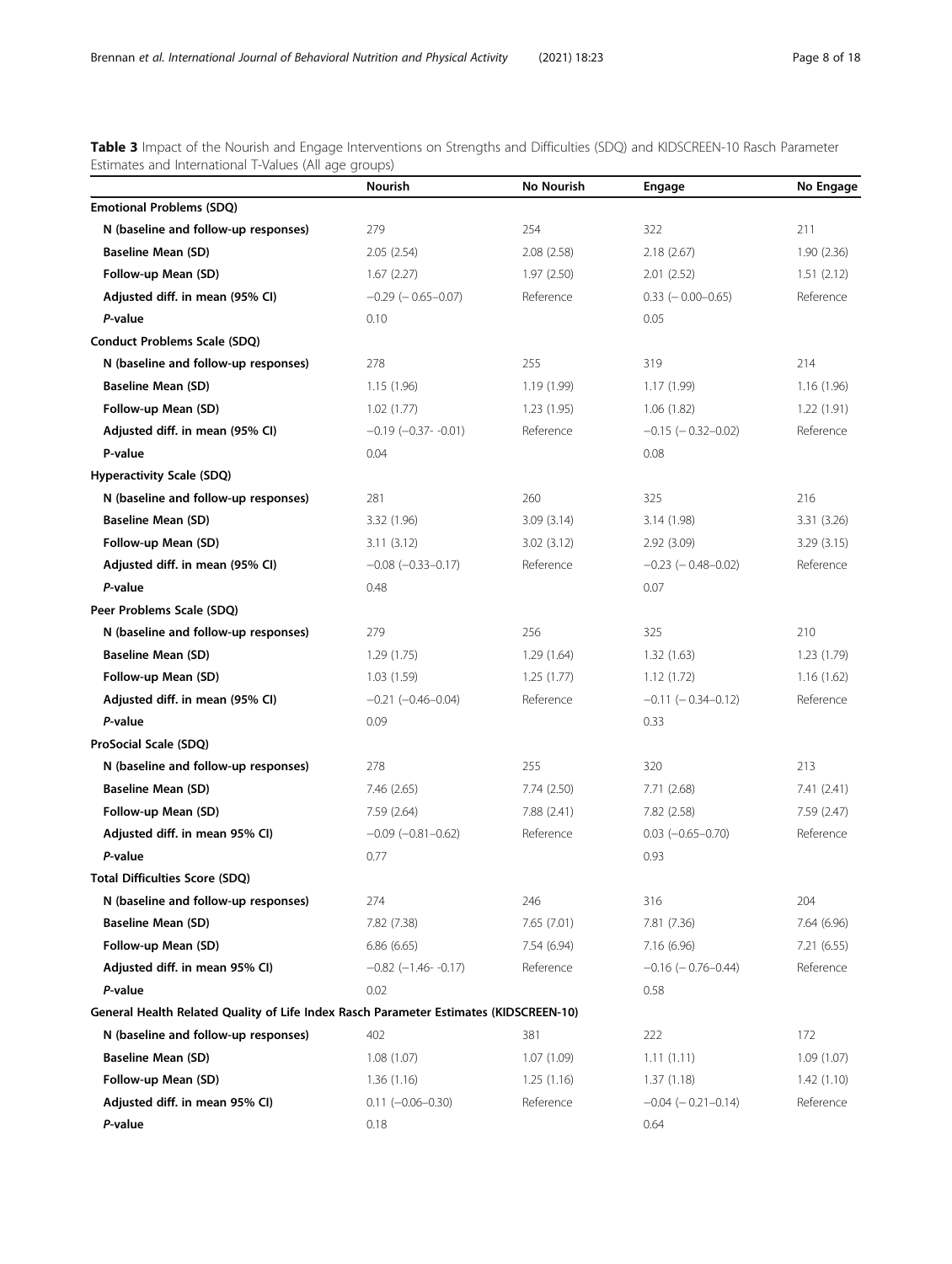Table 3 Impact of the Nourish and Engage Interventions on Strengths and Difficulties (SDQ) and KIDSCREEN-10 Rasch Parameter Estimates and International T-Values (All age groups) (Continued)

|                                                                                    | <b>Nourish</b>        | <b>No Nourish</b> | Engage                 | No Engage     |
|------------------------------------------------------------------------------------|-----------------------|-------------------|------------------------|---------------|
| General Health Related Quality of Life Index International T Values (KIDSCREEN-10) |                       |                   |                        |               |
| N (baseline and follow-up responses)                                               | 402                   | 381               | 222                    | 172           |
| <b>Baseline Mean (SD)</b>                                                          | 51.51 (11.25)         | 48.68 (10.52)     | 51.61 (11.48)          | 52.09 (10.69) |
| Follow-up Mean (SD)                                                                | 48.77 (10.37)         | 50.40 (11.26)     | 49.10 (10.76)          | 48.87 (10.37) |
| Adjusted diff. in mean 95% CI)                                                     | $1.12 (-0.61 - 2.85)$ | Reference         | $-0.37$ $(-2.06-1.32)$ | Reference     |
| P-value                                                                            | 0.18                  |                   | 0.65                   |               |

P value < 0.05 indicative of significance; N Number; SD Standard Deviation. In factorial analysis, the 2 main effects (Nourish compared with no nourish, and Engage compared with no engage) are investigated

pupils, as Total Difficulties score improved in males who received Nourish compared with those who did not (− 0.75; 95% CI: − 1.36, -0.12; P = 0.02). Furthermore, significant improvements in health-related quality of life were observed in males randomised to the Nourish intervention were observed compared with male pupils who did not receive Nourish (KIDSCREEN-10 General Health Related Quality of Life Index Rasch Parameter Estimate adjusted difference in mean = 0.23; 95% CI 0.13, 0.45;  $P = 0.03$  and KIDSCREEN-10 General Health Related Quality of Life Index International T Values adjusted difference in mean = 2.31; 95% CI: 0.13, 4.47;  $P = 0.03$ ) (Additional File 6).

Please note when the Irish language schools were included in additional analyses, the Conduct Problem score (adjusted difference in mean = − 0.27 95% CI -0.54,  $-0.00$ ;  $P = 0.04$ ) also significantly reduced in those that received the 'Nourish' intervention versus those that did not receive the 'Nourish' intervention. A reduction in Total Difficulties Score was observed which approached significance ( $p = 0.05$ ). For more detailed results, see Additional File [4](#page-16-0).

Age-specific results from the FFQ analyses are presented in Table [4](#page-9-0). Pupils aged 6–7 years were asked about 'ever' or 'never' consumption of the FFQ food items. In the 6–7 year old group, 86.0% of pupils who received the 'Nourish' intervention at endpoint ever consumed vegetables compared with 71.4% in those who did not receive 'Nourish', corresponding to an Odds Ratio of 2.42 (95% CI 1.63, 3.59;  $P < 0.01$ ). Pupils aged 6–7 years old who received 'Nourish' were less likely to ever consume beef compared with those that did not  $(p <$ 0.01). Indications of dietary change were, however, most apparent in 10–11 year old pupils with regards to school dietary intake in those that received the 'Nourish' intervention. Pupils aged 10–11 years were asked about their consumption of the FFQ food items at school and at home separately. Pupils who received the Nourish intervention were more likely to consume apples ( $p = 0.008$ ), mushrooms ( $p = 0.002$ ), white ( $p = 0.01$ ) and brown/ wholemeal bread ( $p < 0.001$ ), milk to drink ( $p = 0.004$ ),

chicken  $(p < 0.001)$  and bacon/ham  $(p < 0.001)$  postintervention compared with 10–11 year old pupils that did not receive this intervention. These pupils were also, however, more likely to consume chocolate  $(p < 0.001)$ and fizzy drinks ( $p = 0.001$ ).

Age-specific results from the Agri-Food and Component scores are presented in Table [5.](#page-11-0) Although there were no statistically significant effects on overall Agri-Food Knowledge Score, significant differences in some of its component scores were observed between those who received one of the interventions compared with those who did not. In 6–7 year old pupils who received the 'Nourish' intervention, understanding of food labels increased from 0.17 at baseline to 0.46 at endpoint but did not change significantly in the non-Nourish group from baseline (0.20) to endpoint (0.33). This corresponded to an improvement in understanding of food labels of 0.15 (adjusted difference in mean = 0.15; 95% CI 0.05,0.25;  $P < 0.01$ ), whilst no significant effects associated with the 'Engage' intervention were observed. In 10–11 year-old pupils who received the 'Nourish' intervention compared with those who did not, their knowledge of vegetables in season significantly increased (adjusted difference in mean = 0.29; 95% CI 0.01,0.56;  $P = 0.04$ ). In 10–11 year-old pupils who received the 'Engage' intervention compared with those who did not, their understanding of food labels significantly increased (adjusted difference in mean =  $0.70$  95% CI 0.30,1.10;  $P < 0.01$ ).

Age-specific results from the Food Identification, Food Neophilia and Perceived Cooking Competence Scores are presented in Table [6](#page-13-0). Willingness to trying new foods significantly increased in 6–7 year old pupils who received the 'Nourish' intervention compared with those that did not (adjusted difference in mean = 0.27; 95% CI 0.03,0.51;  $P = 0.03$ ). In 10–11 year-old pupils who received the 'Nourish' intervention compared with those that did not, their perceived cooking competence significantly increased (adjusted difference in mean = 3.21 95% CI 0.65,5.77;  $P = 0.02$ ). No significant differences were observed for the 'Engage' intervention.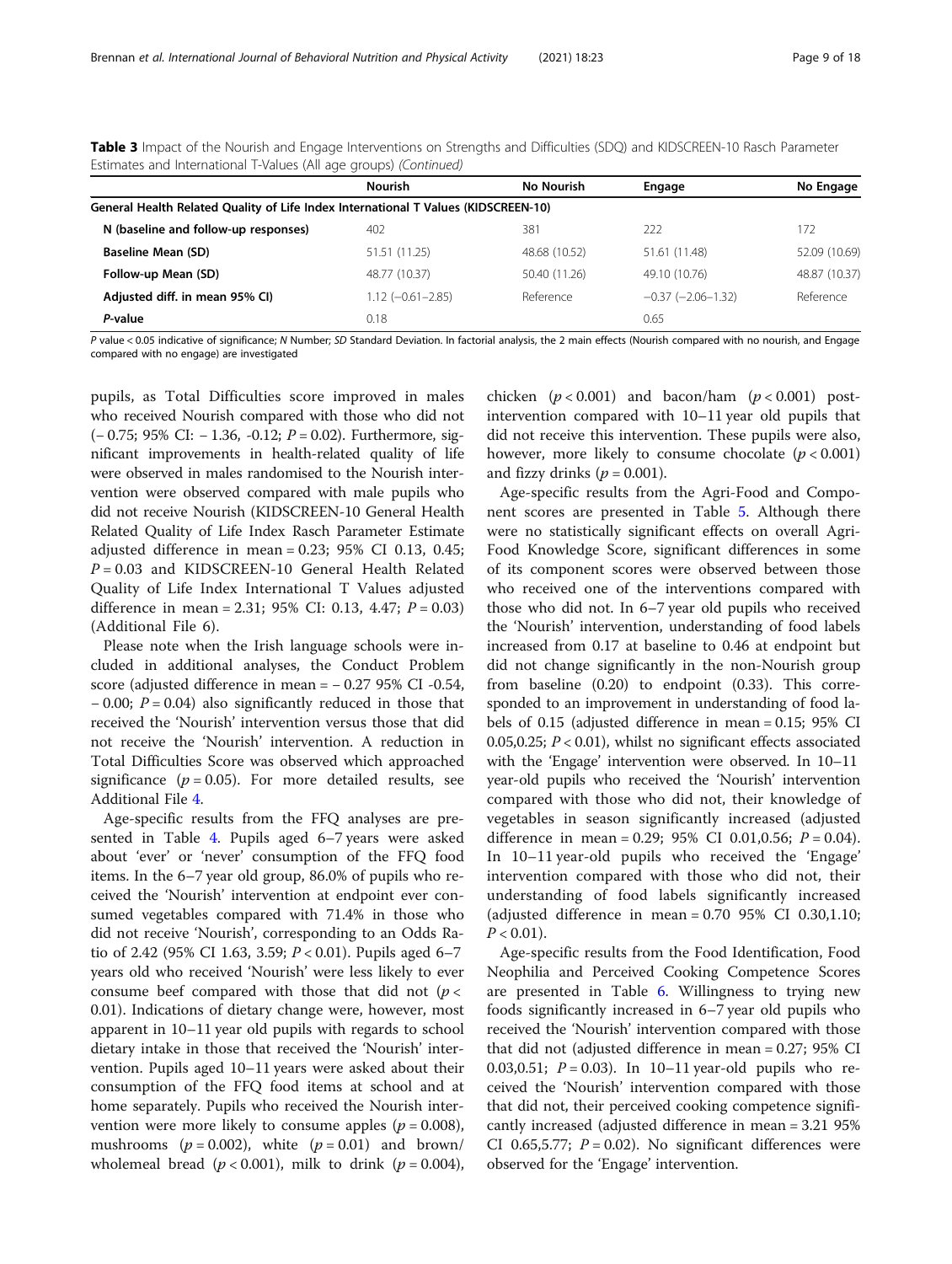<span id="page-9-0"></span>Table 4 Impact of the Nourish and Engage Interventions on any food intake of 6–7 year old pupils and school food intake in 10–11 year old pupils at Endpoint measured using **Table 4** Impact of the Nourish and Engage Interventions on any food intake of 6–7 year old pupils and school food intake in 10–11 year old pupils at Endpoint measured using<br>FFQ

| 6-7 year old pupils<br>All Food Intake in                                                                      | Nourish                                          | No Nourish                     | Engage                                           | Engage<br>ş                    | School Food Intake in<br>10-11 year old pupils                                                                 | Nourish                                                 | No Nourish                     | Engage                                              | No Engage                                   |
|----------------------------------------------------------------------------------------------------------------|--------------------------------------------------|--------------------------------|--------------------------------------------------|--------------------------------|----------------------------------------------------------------------------------------------------------------|---------------------------------------------------------|--------------------------------|-----------------------------------------------------|---------------------------------------------|
| Pupils eating food Endpoint n(%)<br>Treatment effect (OR 95% CI)<br>P-value<br>Fruit n                         | 2.30 (0.92-5.74)<br>225 (97.4)<br>0.08<br>231    | Reference<br>193 (94.2)<br>205 | 1.10 (0.45-2.69)<br>233 (96.3)<br>0.84<br>242    | Reference<br>185 (95.4)<br>194 | Pupils eating food Endpoint n(%)<br>Treatment effect (OR 95% CI)<br>Apples n<br>$P-y$ alue                     | $1.27(1.06 - 1.53)$<br>71 (87.2)<br>0.008<br>96         | Reference<br>166 (85.1)<br>195 | 0.58 (0.47-0.72)<br>177 (83.5)<br>0.000<br>212      | Reference<br>60 (89.4)<br>179               |
|                                                                                                                |                                                  |                                |                                                  |                                | Pupils eating food Endpoint n(%)<br>Treatment effect (OR 95% CI)<br>Grapes n<br>P-value                        | $1.55(0.80 - 3.02)$<br>146 (75.3)<br>0.19<br>194        | Reference<br>127 (65.8)<br>193 | 1.15 (0.56-2.38)<br>152 (72.4)<br>0.70<br>210       | Reference<br>121 (68.4)<br>177              |
|                                                                                                                |                                                  |                                |                                                  |                                | Pupils eating food Endpoint n(%)<br>Treatment effect (OR 95% CI)<br>Bananas n<br>P-value                       | $1.15(0.83 - 1.60)$<br>128(67.4)<br>0.40<br>90          | Reference<br>124(63.9)<br>194  | $1.09(0.79 - 1.50)$<br>140 (66.7)<br>210<br>0.61    | Reference<br>12 (64.4)<br>174               |
|                                                                                                                |                                                  |                                |                                                  |                                | Pupils eating food Endpoint n(%)<br>Treatment effect (OR 95% CI)<br>Strawberries n<br>P-value                  | .64 (0.94-2.87)<br>34 (69.1)<br>0.08<br>$\overline{94}$ | Reference<br>108 (56.3)<br>192 | $1.73(0.98 - 3.04)$<br>45 (69.1)<br>0.06<br>210     | Reference<br>97 (55.1)<br>176               |
| Pupils eating food Endpoint n(%)<br>Treatment effect (OR 95% CI)<br>Vegetables n<br>P-value                    | 2.42 (1.63-3.59)<br>196 (86.0)<br>0.000<br>228   | Reference<br>145(71.4)<br>203  | $1.07(0.72 - 1.58)$<br>(80.8) 193<br>0.75<br>239 | Reference<br>148 (77.1)<br>192 | Pupils eating food Endpoint n(%)<br>Treatment effect (OR 95% CI)<br>Vegetables n<br>$2$ -value                 | $1.19(0.69 - 2.04)$<br>(4.18) 67<br>0.53<br>183         | Reference<br>50 (79.0)<br>061  | $0.88$ $(0.50 - 1.56)$<br>162 (79.4)<br>0.66<br>204 | Reference<br>137(81.1)<br>169               |
|                                                                                                                |                                                  |                                |                                                  |                                | Pupils eating food Endpoint n(%)<br>Treatment effect (OR 95% CI)<br>Mushrooms n<br>P-value                     | 2.29 (1.35-3.91)<br>24 (12.5)<br>0.002<br>192           | Reference<br>11(5.7)<br>194    | 1.35 (0.78-2.33)<br>22 (10.5)<br>0.29<br>209        | Reference<br>13(7.3)<br>177                 |
| Pupils eating food Endpoint n(%)<br>White or wholemeal bread<br>Treatment effect (OR 95% CI)<br>P-value        | $0.65(0.28-1.48)$<br>$0.30$<br>215 (92.7)<br>232 | Reference<br>193 (95.1)<br>203 | 1.09 (0.45-2.67)<br>228 (93.8)<br>0.85<br>243    | Reference<br>180 (93.8)<br>192 | Pupils eating food Endpoint n(%)<br>Treatment effect (OR 95% CI)<br>White bread n<br>$-$ value                 | 1.83 (1.15-2.92)<br>164 (84.5)<br>194<br>0.01           | Reference<br>149 (74.5)<br>200 | 1.18 (0.69-2.01)<br>173(81.2)<br>0.55<br>213        | Reference<br>140 (77.4)<br>$\overline{181}$ |
|                                                                                                                |                                                  |                                |                                                  |                                | Pupils eating food Endpoint n(%)<br>Brown/wholemeal bread n<br>Treatment effect (OR 95% CI)<br>P-value         | $2.22(1.51 - 3.26)$<br>128 (66.0)<br>0.000<br>194       | Reference<br>90 (45.5)<br>198  | $1.60$ $(1.07 - 2.38)$<br>131 (61.8)<br>0.02<br>212 | Reference<br>87 (48.3)<br>180               |
| Pancakes/ scones/ fruit bread n<br>Pupils eating food Endpoint n(%)<br>Treatment effect (OR 95% CI)<br>P-value | $1.56(0.78-3.10)$<br>0.21<br>210 (92.1)<br>228   | Reference<br>181 (88.3)<br>205 | 0.96 (0.50-1.83)<br>217 (90.4)<br>0.90<br>240    | Reference<br>174 (90.2)<br>193 | Pancakes/ scones/ fruit bread n<br>Pupils eating food Endpoint n(%)<br>Treatment effect (OR 95% CI)<br>P-value | $0.92(0.55 - 1.52)$<br>113 (59.8)<br>0.74<br>89         | Reference<br>121(61.7)<br>196  | $1.03(0.61 - 1.73)$<br>(61.0)<br>125<br>205<br>0.91 | Reference<br>109 (60.6)<br>180              |
| Pupils eating food Endpoint n(%)<br>Treatment effect (OR 95% CI)<br>Milk to drink/ on cereal n<br>P-value      | $1.02(0.45 - 2.29)$<br>0.97<br>208 (91.6)<br>227 | Reference<br>187 (91.7)<br>204 | $0.88(0.40-1.93)$<br>0.75<br>218 (91.2)<br>239   | Reference<br>177 (92.2)<br>192 | Pupils eating food Endpoint n(%)<br>Treatment effect (OR 95% CI)<br>Milk to drink n<br>P-value                 | 1.66 (1.18-2.33)<br>130 (68.4)<br>0.004<br>061          | Reference<br>111 (56.6)<br>196 | $1.00(0.69-1.43)$<br>0.98<br>130 (63.1)<br>206      | Reference<br>111(61.7)<br>180               |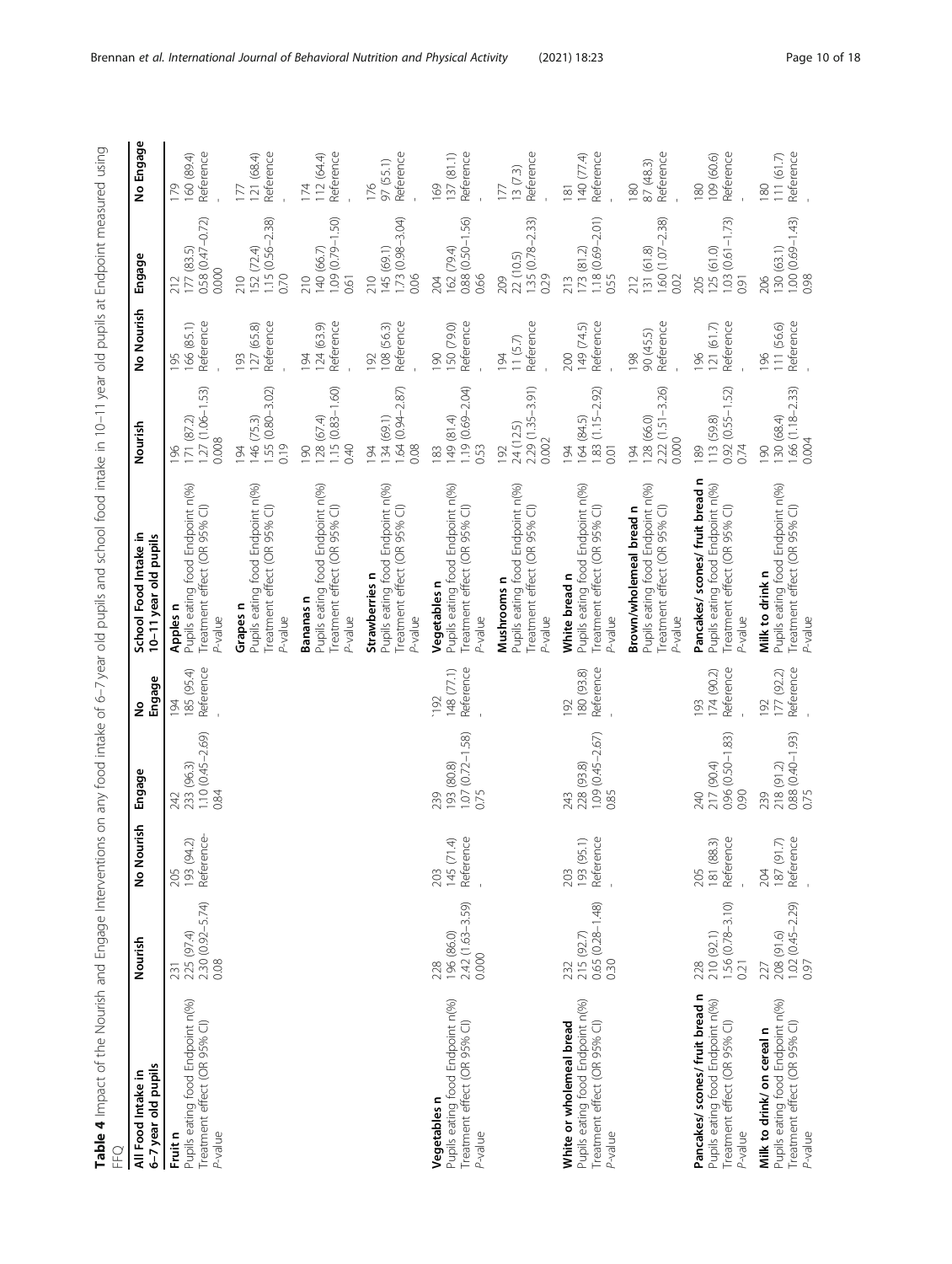| i<br>j<br>ć<br>$\frac{1}{2}$                                                     |            |
|----------------------------------------------------------------------------------|------------|
|                                                                                  |            |
| 5<br>I<br>֦ׅׅׅ֧֧֧ׅ֧֧֦֧֦֧֦֧֚֚֚֚֚֚֚֚֚֚֚֚֚֚֚֚֚֚֚֚֚֚֚֚֚֚֕֡֡֓֡֓֡֓֓֝֓֝֓֡֓֓֡            |            |
| i<br>J<br>5                                                                      |            |
|                                                                                  |            |
| j                                                                                |            |
| $\overline{a}$<br>L                                                              |            |
| j<br>֧׆<br>֧<br>Î                                                                |            |
|                                                                                  |            |
| l                                                                                |            |
| )<br>5<br>$\sim$ $\sim$ $\sim$ $\sim$ $\sim$ $\sim$ $\sim$<br>j<br>$\frac{1}{2}$ |            |
| )<br>5 D D D D D D D                                                             |            |
| $\frac{1}{2}$<br>j<br>ï                                                          |            |
| 2.7.021                                                                          |            |
| $\frac{1}{\zeta}$<br>l                                                           |            |
|                                                                                  |            |
| ļ<br>5<br>$\mathbf$                                                              |            |
| $\mathbf$<br>J<br>ì<br>ċ                                                         |            |
| $\frac{1}{1}$<br>J                                                               |            |
| ا<br>آ                                                                           |            |
|                                                                                  |            |
| こくらく<br>Ì                                                                        |            |
| )<br>D<br>D<br>D<br>D<br>D<br>D                                                  |            |
| 5<br>5<br>5<br>5<br>5<br>5                                                       |            |
| ב המת הואומה המת                                                                 |            |
| )<br>)<br>)                                                                      | ׇ֚֘֝֬<br>j |
| able 4 Impact o                                                                  | )<br>د     |

| 6-7 year old pupils<br>All Food Intake in                                                                   | Nourish                                            | $\frac{5}{2}$<br>No Nouri      | Engage                                                     | Engage<br>ş                                | School Food Intake in<br>10-11 year old pupils                                                              | Nourish                                                     | No Nourish                     | Engage                                              | No Engage                      |
|-------------------------------------------------------------------------------------------------------------|----------------------------------------------------|--------------------------------|------------------------------------------------------------|--------------------------------------------|-------------------------------------------------------------------------------------------------------------|-------------------------------------------------------------|--------------------------------|-----------------------------------------------------|--------------------------------|
|                                                                                                             |                                                    |                                |                                                            |                                            | Pupils eating food Endpoint n(%)<br>Treatment effect (OR 95% CI)<br>Margarine/Butter n<br>P-value           | $.45(0.98 - 2.14)$<br>28 (66.7)<br>0.07<br>$\overline{92}$  | Reference<br>13 (56.8)<br>199  | $1.54(1.01 - 2.36)$<br>141 (66.8)<br>0.045          | Reference<br>100 (55.6)<br>180 |
| Pupils eating food Endpoint n(%)<br>Chicken (sliced, no sauce) n<br>Treatment effect (OR 95% CI)<br>P-value | $0.71(0.49 - 1.03)$<br>221<br>138 (62.4)<br>0.07   | 145 (70.4)<br>Reference<br>206 | 0.91 (0.60-1.39)<br>153 (64.8)<br>0.67<br>236              | Reference<br>130 (68.1)<br>$\overline{91}$ | Pupils eating food Endpoint n(%)<br>Chicken (sliced, no sauce) n<br>Treatment effect (OR 95% CI)<br>P-value | 2.45 (1.55-3.88)<br>120(62.5)<br>0.000<br>92                | Reference<br>82 (41.6)<br>197  | $0.71(0.45 - 1.14)$<br>104 (49.5)<br>0.15<br>210    | Reference<br>98 (54.8)<br>179  |
| Pupils eating food Endpoint n(%)<br>Treatment effect (OR 95% CI)<br>P-value<br>Beef n                       | $0.35(0.28 - 0.43)$<br>101 (56.1)<br>0.000<br>180  | Reference<br>97 (78.9)<br>123  | $0.91(0.74 - 1.11)$<br>91 (61.9)<br>0.35<br>$\overline{5}$ | Reference<br>107 (68.6)<br>107             | Pupils eating food Endpoint n(%)<br>Treatment effect (OR 95% CI)<br>$P$ -value<br>Beef n                    | $1.27(0.86 - 1.86)$<br>32(143)<br>0.22<br>224               | Reference<br>36 (15.3)<br>235  | $1.15(0.78 - 1.70)$<br>0.47<br>40 (15.9)<br>251     | Reference<br>28 (13.5)<br>208  |
| Pupils eating food Endpoint n(%)<br>Treatment effect (OR 95% CI)<br>Bacon/ham/sausages n<br>P-value         | $0.99(0.52 - 1.91)$<br>210 (91.7)<br>0.98<br>229   | 187 (92.1)<br>Reference<br>203 | $0.74(0.34 - 1.62)$<br>221 (91.0)<br>0.46<br>243           | Reference<br>176(93.1)<br>189              | Pupils eating food Endpoint n(%)<br>Treatment effect (OR 95% CI)<br>Bacon/ham n<br>aulev-c                  | .68 (1.29-2.18)<br>39 (72.4)<br>0.000<br>92                 | Reference<br>121(60.8)<br>199  | $1.06(0.83 - 1.37)$<br>143 (67.8)<br>0.64<br>211    | Reference<br>117(65.0)<br>180  |
|                                                                                                             |                                                    |                                |                                                            |                                            | Pupils eating food Endpoint n(%)<br>Treatment effect (OR 95% Cl)<br>Sausages n<br>$P$ -value                | $1.11 (0.73 - 1.68)$<br>47 (75.8)<br>0.64<br>$\overline{5}$ | Reference<br>147 (73.9)<br>199 | $1.01 (0.67 - 1.53)$<br>159 (75.0)<br>0.97<br>212   | Reference<br>135 (74.6)<br>181 |
| Pupils eating food Endpoint n(%)<br>Treatment effect (OR 95% CI)<br>Fish fillet/ tuna n<br>P-value          | $0.71(0.44 - 1.15)$<br>93 (42.3)<br>0.17<br>220    | Reference<br>98 (49.8)<br>197  | $1.28(0.77 - 2.12)$<br>12(47.9)<br>0.34<br>234             | Reference<br>79 (43.2)<br>183              | Pupils eating food Endpoint n(%)<br>Treatment effect (OR 95% CI)<br>Fish fillet n<br>P-value                | $1.34(0.84 - 2.16)$<br>49 (25.4)<br>0.22<br>193             | Reference<br>38 (19.6)<br>194  | $1.39(0.85 - 2.27)$<br>0.19<br>53 (25.4)<br>209     | Reference<br>34 (19.1)<br>178  |
| Pupils eating food Endpoint n(%)<br>Treatment effect (OR 95% CI)<br>Biscuits/ chocolate n<br>P-value        | 1.79 (0.98-3.26)<br>216 (94.3)<br>0.06<br>229      | 186 (91.2)<br>Reference<br>204 | $0.53(0.25 - 1.13)$<br>222 (91.4)<br>0.10<br>243           | Reference<br>(4.7) 80<br>$\overline{6}$    | Pupils eating food Endpoint n(%)<br>Treatment effect (OR 95% CI)<br>Chocolate n<br>$P$ -value               | 3.19 (1.69-6.03)<br>34 (69.4)<br>0.000<br>193               | Reference<br>85 (42.9)<br>198  | $0.68$ $(0.37 - 1.26)$<br>113 (53.6)<br>0.22<br>211 | Reference<br>106(58.9)<br>180  |
| Pupils eating food Endpoint n(%)<br>Treatment effect (OR 95% CI)<br>Fizzy drink n<br>P-value                | $0.88(0.51-1.52)$<br>$0.65$<br>$(6.18)$ 061<br>232 | 171 (83.8)<br>Reference<br>204 | 0.96 (0.56-1.62)<br>201 (82.4)<br>0.87<br>244              | Reference<br>160(83.3)<br>192              | Pupils eating food Endpoint n(%)<br>Treatment effect (OR 95% CI)<br>Fizzy drink n<br>P-value                | $.96(1.32 - 2.89)$<br>63 (32.5)<br>0.001<br>194             | Reference<br>39 (19.7)<br>198  | 1.02 (0.66-1.56)<br>57 (26.9)<br>0.94<br>212        | Reference<br>45 (25.0)<br>180  |

Brennan et al. International Journal of Behavioral Nutrition and Physical Activity (2021) 18:23 Page 11 of 18

investigated. P value < 0.05 indicative of significance,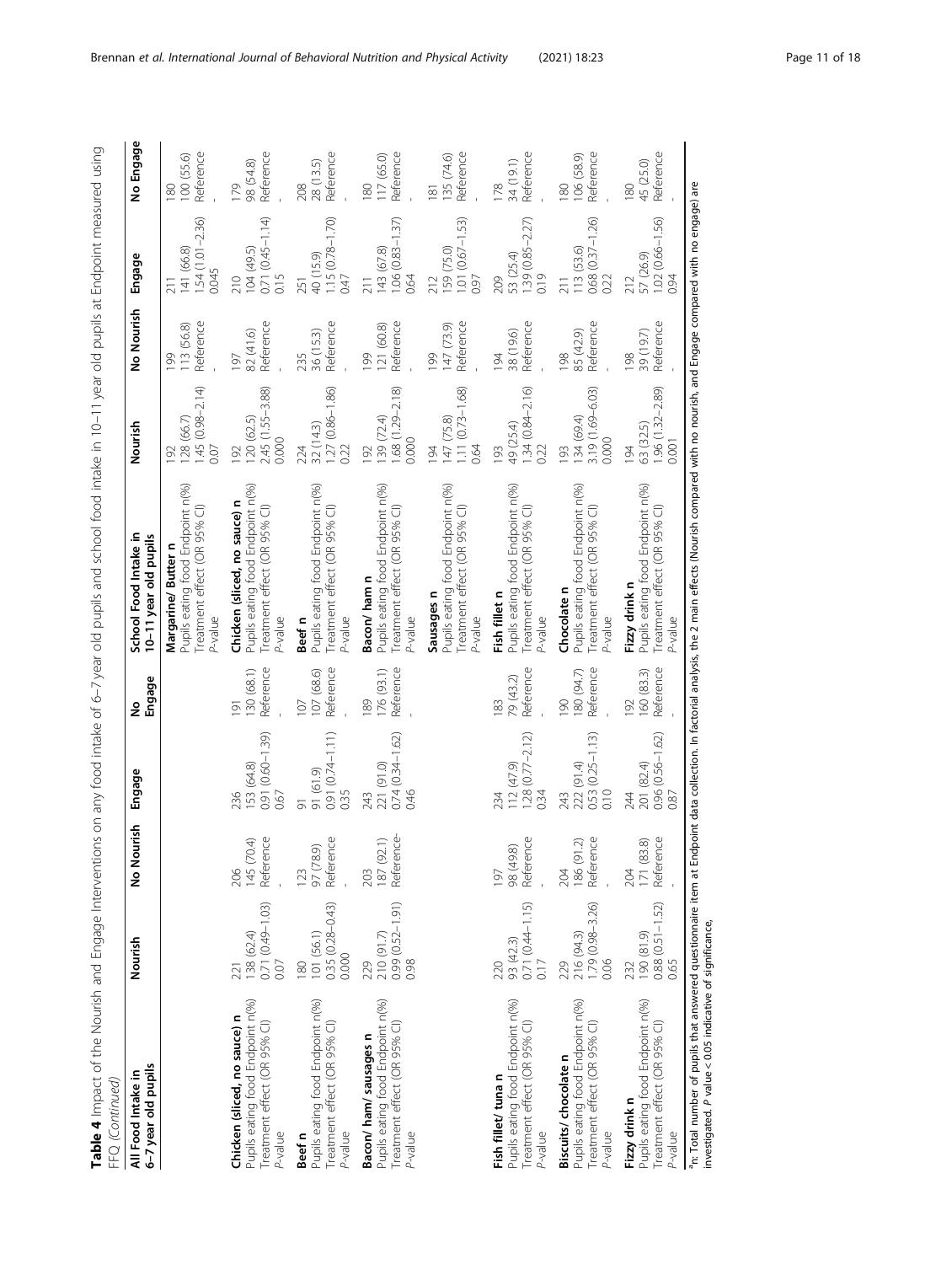| I                             |
|-------------------------------|
|                               |
|                               |
| ļ<br>I<br>I                   |
|                               |
| l                             |
|                               |
| i<br>١<br>İ<br>ï<br>ׇ֘֒       |
| I                             |
|                               |
| l                             |
| Ì                             |
|                               |
| i<br>۱                        |
| I                             |
|                               |
| ĺ<br>j                        |
| j<br>I                        |
| l<br>¢                        |
| $\overline{)}$<br>I           |
| ١<br>ï                        |
| 1                             |
| Ï<br>l                        |
| j<br>I<br>١                   |
| ١<br>ï<br>١<br>ł              |
| ׇ֚֬֡<br>I                     |
| i<br>$\mathbf{r}$             |
| ١                             |
|                               |
|                               |
|                               |
|                               |
| į<br>ł                        |
|                               |
| i<br>١<br>$\overline{)}$<br>i |
| j<br>١                        |
| Ī<br>I<br>I                   |
| ł                             |
| ١<br>ł                        |
| ï<br>J<br>ï<br>Ś              |
| ş<br>١                        |
| $\overline{\phantom{a}}$<br>d |
| I                             |
|                               |
| ֬֕֕֓֕֓֡<br>֬֕֓<br>l           |
|                               |
| $\overline{\phantom{a}}$      |
| 1                             |
| Ē                             |
| l<br>r                        |

<span id="page-11-0"></span>

| Table 5 Impact of the Nourish and Engage Interventions on Agri-Food Score and Component Scores in both 6-7 and 10-11 year old Pupils | pupils<br>6-7 year old  |             |                        |                  | 10-11 year old pupils  |             |                        |             |
|--------------------------------------------------------------------------------------------------------------------------------------|-------------------------|-------------|------------------------|------------------|------------------------|-------------|------------------------|-------------|
|                                                                                                                                      | Nourish                 | No Nourish  | Engage                 | No Engage        | Nourish                | No Nourish  | Engage                 | No Engage   |
| Farm Knowledge Score                                                                                                                 |                         |             |                        |                  |                        |             |                        |             |
| N (baseline and follow-up responses)                                                                                                 | 217                     | 198         | 225                    | 190              | 188                    | 183         | 195                    | 176         |
| Baseline Mean (SD)                                                                                                                   | 2.19 (0.88)             | 2.13 (0.95) | 2.12 (0.93)            | 2.22 (0.89)      | 6.15 (1.70)            | 5.81 (1.72) | 5.95 (1.76)            | 6.03 (1.66) |
| Follow-up Mean (SD)                                                                                                                  | 2.33 (0.82)             | 2.20 (0.93) | 2.29 (0.86)            | 2.24 (0.90)      | 6.15(1.66)             | 5.79 (1.89) | 5.97 (1.70)            | 5.97 (1.88) |
| Adjusted diff. in mean 95% Cl)                                                                                                       | $0.12 (-02 - 0.26)$     | Reference   | $0.06 (-0.08 - 0.20)$  | Reference        | $0.24 (-.06 - 0.4)$    | Reference   | $-0.00 (-0.32 - 0.32)$ | Reference   |
| P-value                                                                                                                              | 0.10                    |             | 0.36                   |                  | 0.11                   |             | 100                    |             |
| Food Chain Knowledge Score                                                                                                           |                         |             |                        |                  |                        |             |                        |             |
| N (baseline and follow-up responses)                                                                                                 | 218                     | 198         | 225                    | $\overline{191}$ | 238                    | 237         | 259                    | 216         |
| Baseline Mean (SD)                                                                                                                   | 0.90(1.03)              | 0.54 (0.82) | 0.76 (0.99)            | 0.70 (0.91)      | 2.05 (1.39)            | 1.75 (1.40) | 1.82(1.42)             | 2.00(1.37)  |
| Follow-up Mean (SD)                                                                                                                  | 1.59 (1.20)             | 1.08(1.16)  | 1.48(1.23)             | 1.18(1.16)       | 2.21 (1.49)            | 2.05 (1.39) | 2.15 (1.45)            | 2.10 (1.45) |
| Adjusted diff. in mean 95% Cl)                                                                                                       | 73)<br>$0.29(-0.16-0.$  | Reference   | $0.23 (-0.21 - 0.66)$  | Reference        | $0.03(-0.22 - 0.28)$   | Reference   | $.13 (-0.12 - 0.37)$   | Reference   |
| P-value                                                                                                                              | 0.19                    |             | 0.29                   |                  | 0.80                   |             | 0.29                   |             |
| Science relating to Food Knowledge Score                                                                                             |                         |             |                        |                  |                        |             |                        |             |
| N (baseline and follow-up responses)                                                                                                 | 217                     | 198         | 225                    | 061              | 188                    | 183         | 195                    | 176         |
| Baseline Mean (SD)                                                                                                                   | 1.52 (1.20)             | 1.46 (1.26) | 1.56 (1.25)            | 1.42 (1.20)      | 3.11 (1.58)            | 3.00 (1.46) | 3.12(1.43)             | 2.98 (1.62) |
| Follow-up Mean (SD)                                                                                                                  | 1.83(1.24)              | 1.79 (1.19) | 1.92(1.18)             | 1.70 (1.24)      | 3.33 (1.63)            | 3.12 (1.67) | 3.38 (1.53)            | 3.05 (1.78) |
| Adjusted diff. in mean 95% Cl)                                                                                                       | $1.11 (-0.28 - 0.28)$   | Reference   | $0.21 (-0.07 - 0.48)$  | Reference        | $0.13 (-0.22 - 0.47)$  | Reference   | $.26 (-0.07 - 0.59)$   | Reference   |
| P-value                                                                                                                              | 1.00                    |             | 0.13                   |                  | 0.44                   |             | 0.12                   |             |
| Local V Imported Knowledge Score                                                                                                     |                         |             |                        |                  |                        |             |                        |             |
| N (baseline and follow-up responses)                                                                                                 | 217                     | 198         | 225                    | 061              | 188                    | 183         | 195                    | 176         |
| Baseline Mean (SD)                                                                                                                   | 5.62 (1.54)             | 5.03 (1.48) | 5.17 (1.53)            | 5.53 (1.53)      | 7.67 (1.53)            | 7.17 (1.54) | 731 (1.45)             | 7.55 (1.66) |
| Follow-up Mean (SD)                                                                                                                  | 5.92 (1.63)             | 5.51 (1.46) | 5.82 (1.56)            | 5.61 (1.57)      | 7.53 (1.62)            | 7.43 (1.56) | 7.41 (1.56)            | 7.55 (1.63) |
| Adjusted diff. in mean 95% Cl)                                                                                                       | .80)<br>$0.28(-0.23-C)$ | Reference   | $0.23 (-0.26 - 0.72)$  | Reference        | $-0.11 (-0.57 - 0.35)$ | Reference   | $-0.02 (-0.47 - 0.43)$ | Reference   |
| P-value                                                                                                                              | 0.26                    |             | 0.33                   |                  | 0.61                   |             | 0.93                   |             |
| Vegetables in Season Knowledge Score                                                                                                 |                         |             |                        |                  |                        |             |                        |             |
| N (baseline and follow-up responses)                                                                                                 | 218                     | 198         | 225                    | Iğl              | 188                    | 183         | 195                    | 176         |
| Baseline Mean (SD)                                                                                                                   | 0.91 (0.89)             | 0.89 (1.02) | 0.90 (0.89)            | 0.91 (1.02)      | 1.08 (1.09)            | 1.22 (1.06) | 1.03(1.03)             | 1.28(1.11)  |
| Follow-up Mean (SD)                                                                                                                  | $(62.0)$ 96             | 0.94(0.84)  | 0.94(0.82)             | 0.96 (0.81)      | 1.38(1.10)             | 1.13 (0.96) | 1.22 (1.08)            | 1.30 (0.99) |
| Adjusted diff. in mean 95% Cl)                                                                                                       | $0.02 (-0.18 - 0.22)$   | Reference   | $-0.01 (-0.21 - 0.18)$ | Reference        | $0.29(0.01 - 0.56)$    | Reference   | $-0.08 (-0.36 - 0.19)$ | Reference   |
| P-value                                                                                                                              | 0.84                    |             | 0.89                   |                  | 0.04                   |             | 0.54                   |             |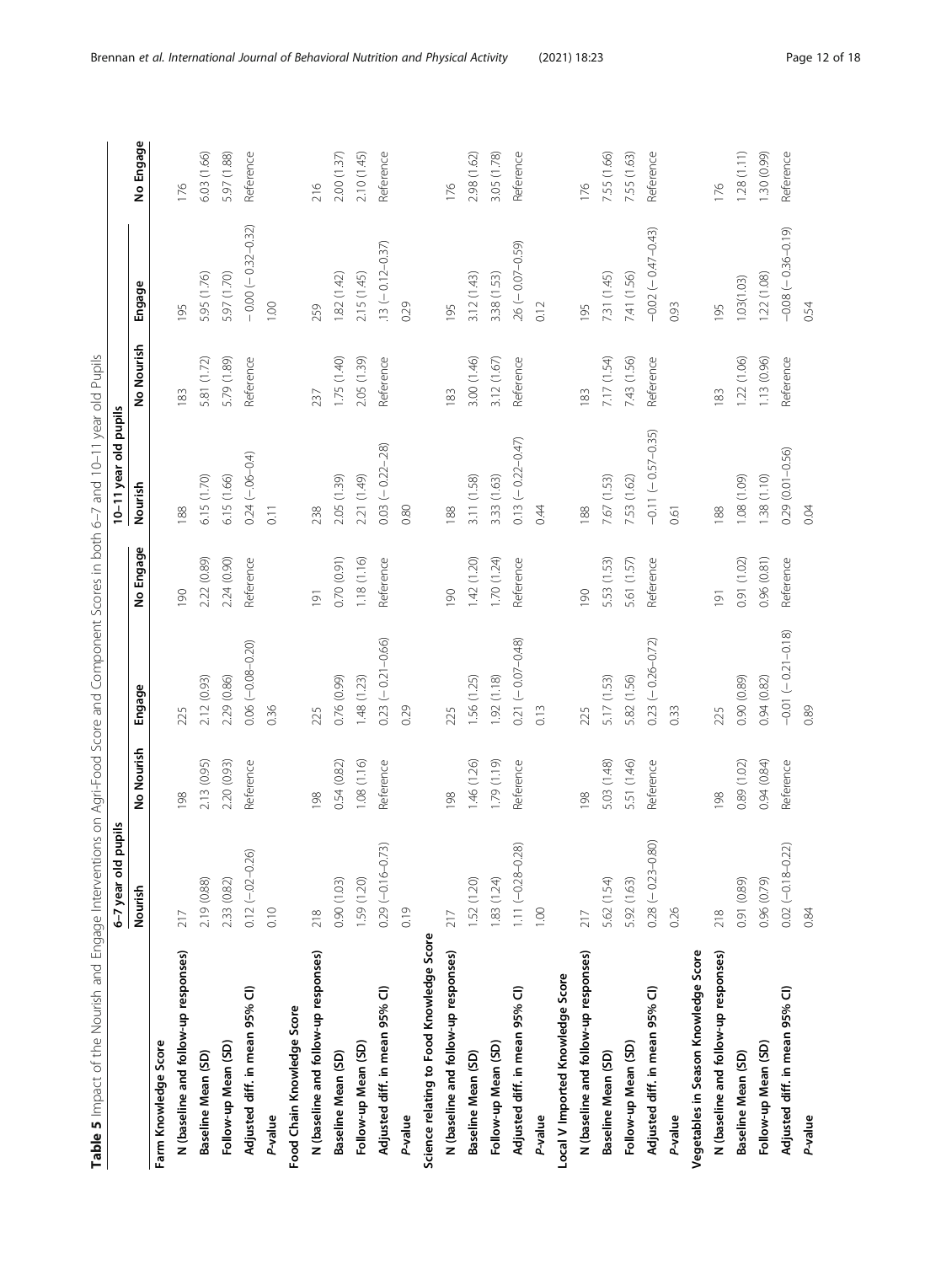| ׇ֘֒                                                    |
|--------------------------------------------------------|
|                                                        |
|                                                        |
|                                                        |
| I                                                      |
|                                                        |
|                                                        |
|                                                        |
| l                                                      |
|                                                        |
|                                                        |
| ׇֺ֖֕֕֓֬֓֬֓֓<br>1                                       |
|                                                        |
|                                                        |
| I                                                      |
|                                                        |
| ١                                                      |
| ١                                                      |
| ı                                                      |
| ļ                                                      |
|                                                        |
|                                                        |
| l<br>I                                                 |
|                                                        |
|                                                        |
| ۱                                                      |
|                                                        |
|                                                        |
|                                                        |
| ׇ֠<br>١                                                |
|                                                        |
|                                                        |
|                                                        |
| ١<br>I<br>l                                            |
|                                                        |
|                                                        |
| ׇ֚֬֡                                                   |
|                                                        |
|                                                        |
| I                                                      |
|                                                        |
|                                                        |
| I                                                      |
| $\overline{ }$                                         |
|                                                        |
|                                                        |
|                                                        |
|                                                        |
|                                                        |
|                                                        |
|                                                        |
| 1                                                      |
|                                                        |
|                                                        |
| ֖֖֖֖֖֖ׅ֪ׅׅ֪ׅ֚֚֚֚֚֚֚֚֚֚֚֚֚֚֚֚֡֬֝֓֡֡֡֝֬֓֡֬֓֡             |
| ֬֕֜֡<br>i<br>֚֬֕<br>֖֖֖֖֪ׅ֖֚֚֚֚֚֚֚֚֚֚֚֚֚֚֚֚֚֚֚֚֬֝֝֝֝֝֝ |
| Ï                                                      |
| I<br>J                                                 |
| g                                                      |
| 5                                                      |
| ١                                                      |
| ֬                                                      |
|                                                        |
|                                                        |
|                                                        |
|                                                        |
|                                                        |
|                                                        |
|                                                        |
| ֠                                                      |
|                                                        |
|                                                        |
|                                                        |
|                                                        |
| ۱                                                      |
|                                                        |

|                                      | š<br>6-7 year old pu  |              |                       |                  | 10-11 year old pupils      |              |                      |              |
|--------------------------------------|-----------------------|--------------|-----------------------|------------------|----------------------------|--------------|----------------------|--------------|
|                                      | Nourish               | No Nourish   | Engage                | No Engage        | Nourish                    | No Nourish   | Engage               | No Engage    |
| Product To Source Knowledge Score    |                       |              |                       |                  |                            |              |                      |              |
| N (baseline and follow-up responses) | 224                   | 201          | 234                   | $\overline{191}$ | 156                        | 156          | 160                  | 52           |
| Baseline Mean (SD)                   | 5.78 (1.79)           | 5.26 (1.91)  | 5.57 (1.84)           | 5.49 (1.90)      | 7.91 (1.30)                | 7.65 (1.68)  | 7.90 (1.43)          | 7.65 (1.57)  |
| Follow-up Mean (SD)                  | 5.73 (1.74)           | 5.68 (1.74)  | 5.69 (1.77)           | 5.72 (1.70)      | 7.82 (1.49)                | 7.81 (1.69)  | 7.78 (1.68)          | 7.85 (1.49)  |
| Adjusted diff. in mean 95% Cl)       | $-0.44(-0.38-0.29)$   | Reference    | $-0.04(-0.37-0.29)$   | Reference        | $-0.07$ ( $-0.38 - 0.23$ ) | Reference    | $-0.16(-0.48-0.16)$  | Reference    |
| P-value                              | 0.78                  |              | 0.79                  |                  | 0.61                       |              | 0.30                 |              |
| Food Label Knowledge Score           |                       |              |                       |                  |                            |              |                      |              |
| N (baseline and follow-up responses) | 218                   | 198          | 225                   | $\overline{191}$ | 88                         | 183          | 195                  | 176          |
| Baseline Mean (SD)                   | 0.17(0.42)            | 0.20(0.42)   | 0.20 (0.44)           | 0.17(0.39)       | 2.17 (1.23)                | 2.02 (1.26)  | 2.32 (1.23)          | 1.85 (1.22)  |
| Follow-up Mean (SD)                  | 0.46(0.64)            | 0.33 (0.58)  | 0.40(0.63)            | 0.40 (0.60)      | 2.86 (1.27)                | 2.54 (1.39)  | 3.14(1.21)           | 2.22 (1.31)  |
| Adjusted diff. in mean 95% Cl)       | $0.15(0.05 - 0.25)$   | Reference    | $-0.03(-0.14 - 0.07)$ | Reference        | $0.16 (-0.24 - 0.55)$      | Reference    | $0.70(0.30 - 1.10)$  | Reference    |
| P-value                              | 0.006                 |              | 0.52                  |                  | 0.41                       |              | 0.01                 |              |
| Total AgriFood Knowledge Score       |                       |              |                       |                  |                            |              |                      |              |
| N (baseline and follow-up responses) | 254                   | 224          | 269                   | 209              | $\frac{88}{6}$             | 183          | 195                  | 176          |
| Baseline Mean (SD)                   | 16.09 (4.84)          | 14.38 (4.22) | 15.07 (4.84)          | 15.57 (4.34)     | 29.80 (5.41)               | 28.25 (5.20) | 29.02 (5.11)         | 29.05 (5.63) |
| Follow-up Mean (SD)                  | 17.31(5.25)           | 16.65 (4.04) | 17.07 (5.10)          | 6.99 (4.22)      | 30.75 (5.95)               | 29.31 (6.19) | 30.53 (5.95)         | 29.49 (6.24) |
| Adjusted diff. in mean 95% Cl)       | $0.42 (-1.44 - 2.27)$ | Reference    | $04 (-1.66 - 1.74)$   | Reference        | $0.39(-1.46 - 2.24)$       | Reference    | $1.00(-0.90 - 2.90)$ | Reference    |
| P-value                              | 0.64                  |              | 0.96                  |                  | 0.66                       |              | 0.27                 |              |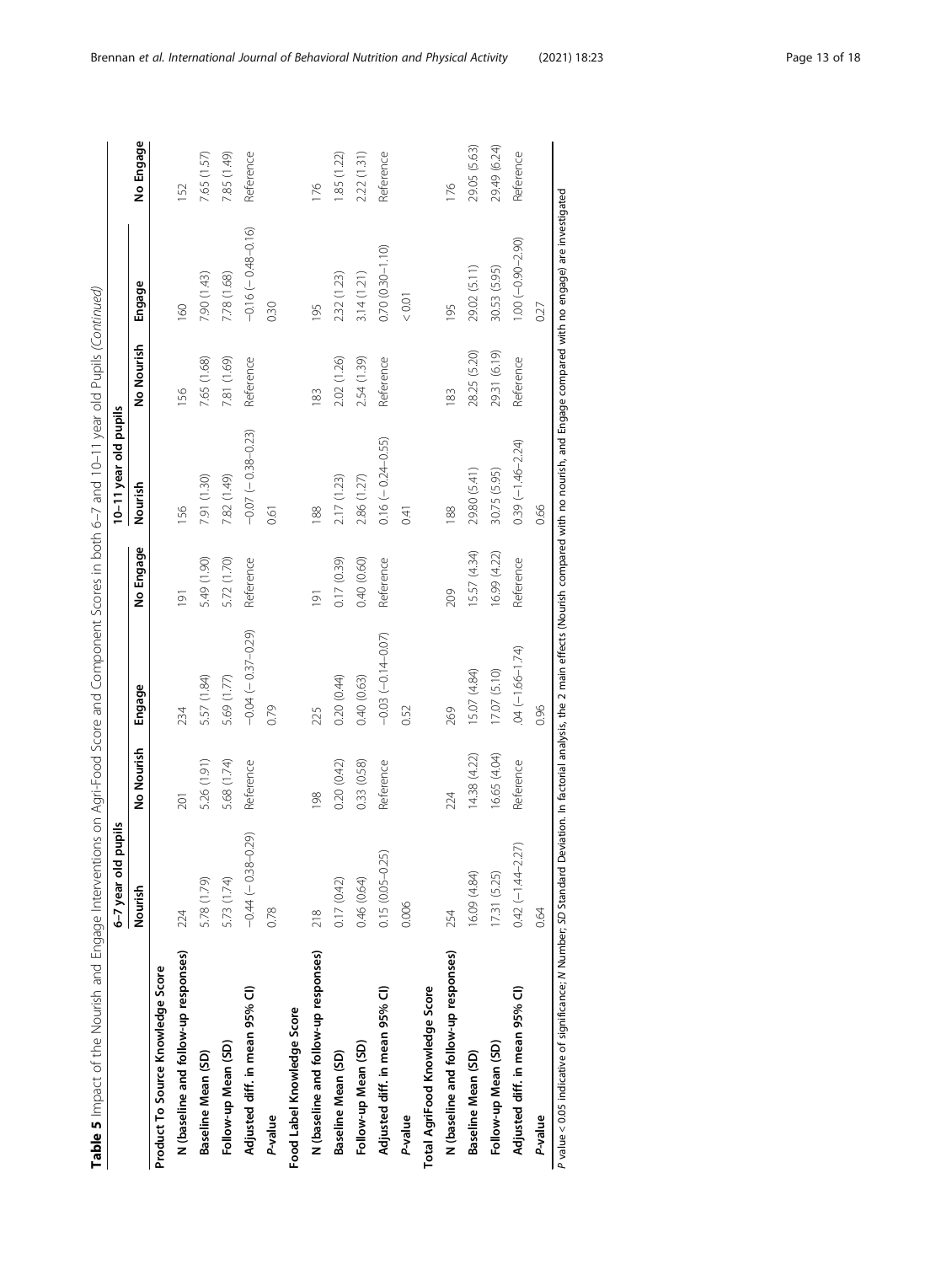| $-0.69(-3.34-1.95)$<br>25.89 (15.22)<br>25.62 (14.97)<br>3.78 (1.62)<br>3.83 (1.62)<br>3.74 (1.77)<br>3.67 (1.77)<br>Engage<br>0.26<br>0.70<br>$\frac{6}{2}$<br>195<br>195<br>No Nourish<br>25.78 (15.10)<br>24.08 (15.60)<br>Reference<br>Reference<br>Reference<br>3.87 (0.98)<br>3.58 (1.71)<br>3.29 (1.82)<br>3.64 (0.97)<br>$\frac{83}{2}$<br>183<br>183<br>$-0.06(-0.36-0.24)$<br>$0.02 (-0.22 - 0.26)$<br>3.21 (0.65-5.77)<br>26.82 (15.21)<br>25.29 (15.29)<br>4.02 (1.61)<br>3.82 (0.93)<br>3.72 (0.92)<br>3.90 (1.78)<br>Nourish<br>0.89<br>0.67<br>188<br>88<br>88<br>No Engage<br>3.90 (1.36)<br>4.41 (0.98)<br>Reference<br>2.83 (1.40)<br>3.08 (1.35)<br>Reference<br>061<br>190<br>I<br>$0.04 (-0.16 - 0.24)$<br>$0.07 (-0.16 - 0.30)$<br>4.37 (1.04)<br>3.41 (1.38)<br>3.62 (1.60)<br>3.24(1.43)<br>Engage<br>0.67<br>225<br>225<br>0.51<br>No Nourish<br>4.33 (1.04)<br>Reference<br>3.10(1.41)<br>Reference<br>3.56 (1.66)<br>3.02 (1.49)<br>198<br>198<br>I<br>$0.00 (-0.19 - 0.20)$<br>$0.27(0.03 - 0.51)$<br>3.92 (1.31)<br>3.42 (1.33)<br>4.43 (0.99)<br>3.08(1.37)<br>Nourish<br>0.03<br>0.97<br>217<br>217<br>N (baseline and follow-up responses)<br>N (baseline and follow-up responses)<br>N (baseline and follow-up responses)<br>Adjusted diff. in mean 95% Cl)<br>Adjusted diff. in mean 95% Cl)<br>Adjusted diff. in mean 95% Cl)<br>Perceived Cooking Competence<br>Food Identification Score<br>Follow-up Mean (SD)<br>Follow-up Mean (SD)<br>Food Neophilia Score<br>Baseline Mean (SD)<br>Baseline Mean (SD)<br>Baseline Mean (SD)<br>Follow-up Mean (SD)<br>P-value<br>P-value |         | pupils<br>6-7 year old |  | 10-11 year old pupils |                       |               |
|--------------------------------------------------------------------------------------------------------------------------------------------------------------------------------------------------------------------------------------------------------------------------------------------------------------------------------------------------------------------------------------------------------------------------------------------------------------------------------------------------------------------------------------------------------------------------------------------------------------------------------------------------------------------------------------------------------------------------------------------------------------------------------------------------------------------------------------------------------------------------------------------------------------------------------------------------------------------------------------------------------------------------------------------------------------------------------------------------------------------------------------------------------------------------------------------------------------------------------------------------------------------------------------------------------------------------------------------------------------------------------------------------------------------------------------------------------------------------------------------------------------------------------------------------------------------------------------------------------------------|---------|------------------------|--|-----------------------|-----------------------|---------------|
|                                                                                                                                                                                                                                                                                                                                                                                                                                                                                                                                                                                                                                                                                                                                                                                                                                                                                                                                                                                                                                                                                                                                                                                                                                                                                                                                                                                                                                                                                                                                                                                                                    |         |                        |  |                       |                       | No Engage     |
|                                                                                                                                                                                                                                                                                                                                                                                                                                                                                                                                                                                                                                                                                                                                                                                                                                                                                                                                                                                                                                                                                                                                                                                                                                                                                                                                                                                                                                                                                                                                                                                                                    |         |                        |  |                       |                       |               |
|                                                                                                                                                                                                                                                                                                                                                                                                                                                                                                                                                                                                                                                                                                                                                                                                                                                                                                                                                                                                                                                                                                                                                                                                                                                                                                                                                                                                                                                                                                                                                                                                                    |         |                        |  |                       |                       | 176           |
|                                                                                                                                                                                                                                                                                                                                                                                                                                                                                                                                                                                                                                                                                                                                                                                                                                                                                                                                                                                                                                                                                                                                                                                                                                                                                                                                                                                                                                                                                                                                                                                                                    |         |                        |  |                       |                       | 3.62 (1.03)   |
|                                                                                                                                                                                                                                                                                                                                                                                                                                                                                                                                                                                                                                                                                                                                                                                                                                                                                                                                                                                                                                                                                                                                                                                                                                                                                                                                                                                                                                                                                                                                                                                                                    |         |                        |  |                       |                       | 3.91 (1.00)   |
|                                                                                                                                                                                                                                                                                                                                                                                                                                                                                                                                                                                                                                                                                                                                                                                                                                                                                                                                                                                                                                                                                                                                                                                                                                                                                                                                                                                                                                                                                                                                                                                                                    |         |                        |  |                       | $-0.17(-0.47-0.14)$   | Reference     |
|                                                                                                                                                                                                                                                                                                                                                                                                                                                                                                                                                                                                                                                                                                                                                                                                                                                                                                                                                                                                                                                                                                                                                                                                                                                                                                                                                                                                                                                                                                                                                                                                                    |         |                        |  |                       |                       |               |
|                                                                                                                                                                                                                                                                                                                                                                                                                                                                                                                                                                                                                                                                                                                                                                                                                                                                                                                                                                                                                                                                                                                                                                                                                                                                                                                                                                                                                                                                                                                                                                                                                    |         |                        |  |                       |                       |               |
|                                                                                                                                                                                                                                                                                                                                                                                                                                                                                                                                                                                                                                                                                                                                                                                                                                                                                                                                                                                                                                                                                                                                                                                                                                                                                                                                                                                                                                                                                                                                                                                                                    |         |                        |  |                       |                       | 176           |
|                                                                                                                                                                                                                                                                                                                                                                                                                                                                                                                                                                                                                                                                                                                                                                                                                                                                                                                                                                                                                                                                                                                                                                                                                                                                                                                                                                                                                                                                                                                                                                                                                    |         |                        |  |                       |                       | 3.52 (1.88)   |
|                                                                                                                                                                                                                                                                                                                                                                                                                                                                                                                                                                                                                                                                                                                                                                                                                                                                                                                                                                                                                                                                                                                                                                                                                                                                                                                                                                                                                                                                                                                                                                                                                    |         |                        |  |                       |                       | 3.77(1.73)    |
|                                                                                                                                                                                                                                                                                                                                                                                                                                                                                                                                                                                                                                                                                                                                                                                                                                                                                                                                                                                                                                                                                                                                                                                                                                                                                                                                                                                                                                                                                                                                                                                                                    |         |                        |  |                       | $-0.04(-0.26 - 0.18)$ | Reference     |
|                                                                                                                                                                                                                                                                                                                                                                                                                                                                                                                                                                                                                                                                                                                                                                                                                                                                                                                                                                                                                                                                                                                                                                                                                                                                                                                                                                                                                                                                                                                                                                                                                    |         |                        |  |                       |                       |               |
|                                                                                                                                                                                                                                                                                                                                                                                                                                                                                                                                                                                                                                                                                                                                                                                                                                                                                                                                                                                                                                                                                                                                                                                                                                                                                                                                                                                                                                                                                                                                                                                                                    |         |                        |  |                       |                       |               |
|                                                                                                                                                                                                                                                                                                                                                                                                                                                                                                                                                                                                                                                                                                                                                                                                                                                                                                                                                                                                                                                                                                                                                                                                                                                                                                                                                                                                                                                                                                                                                                                                                    |         |                        |  |                       |                       | 176           |
|                                                                                                                                                                                                                                                                                                                                                                                                                                                                                                                                                                                                                                                                                                                                                                                                                                                                                                                                                                                                                                                                                                                                                                                                                                                                                                                                                                                                                                                                                                                                                                                                                    |         |                        |  |                       |                       | 25.14 (15.16) |
|                                                                                                                                                                                                                                                                                                                                                                                                                                                                                                                                                                                                                                                                                                                                                                                                                                                                                                                                                                                                                                                                                                                                                                                                                                                                                                                                                                                                                                                                                                                                                                                                                    |         |                        |  |                       |                       | 25.30 (15.99) |
|                                                                                                                                                                                                                                                                                                                                                                                                                                                                                                                                                                                                                                                                                                                                                                                                                                                                                                                                                                                                                                                                                                                                                                                                                                                                                                                                                                                                                                                                                                                                                                                                                    |         |                        |  |                       |                       | Reference     |
|                                                                                                                                                                                                                                                                                                                                                                                                                                                                                                                                                                                                                                                                                                                                                                                                                                                                                                                                                                                                                                                                                                                                                                                                                                                                                                                                                                                                                                                                                                                                                                                                                    | P-value |                        |  | 0.02                  | 0.58                  |               |

<span id="page-13-0"></span>Brennan et al. International Journal of Behavioral Nutrition and Physical Activity (2021) 18:23 Page 14 of 18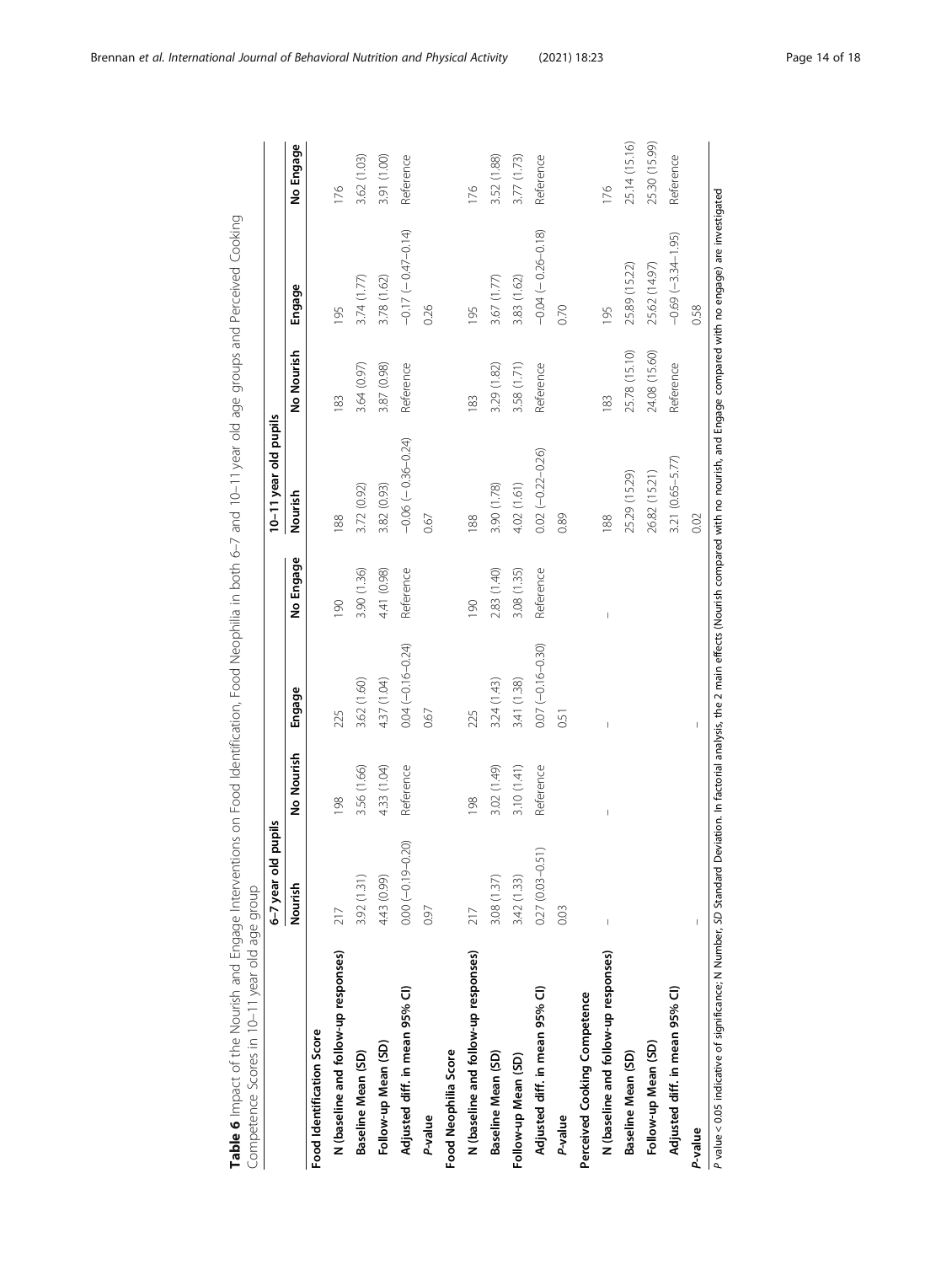# **Discussion**

This paper reports on Project Daire, a 4-arm multicomponent randomised controlled factorial design trial evaluating two food-based interventions in primary schools in Northern Ireland. Overall, results indicate that the 'Nourish' intervention, which aimed to alter the whole-school food environment and increase exposure to locally produced foods, produced more positive changes in emotional and behavioural wellbeing, food knowledge, cooking competence and dietary intake than the 'Engage' food-education intervention in primary school children in an economically disadvantaged area.

The average Total Difficulties Score at baseline in the current sample was higher than published normative average SDQ data on 10,438 UK children aged 5–15 years (6.7; SD 5.9) published by the Office for National Statistics [[32](#page-17-0)]. This would suggest that children who participated in the current trial had higher levels of emotional and behavioural problems than other UK schoolchildren of a similar age and may be related to the fact that the trial recruited schools from one of the most economically deprived geographical areas within Northern Ireland [\[11\]](#page-16-0). The Strengths and Difficulties questionnaire has been previously used to identify 'at risk' children in order to target interventions [\[33](#page-17-0)] and the 'Nourish' intervention in the current study led to an improvement in emotional and behavioural wellbeing in these pupils post-intervention, compared with pupils who did not receive the 'Nourish' intervention. The improvement in Total Difficulties score observed resulted in better than average scores post-intervention, when compared with norm data (average score 6.44) [\[32](#page-17-0)]. In the UK Incredible Years Teacher Classroom Management mental health intervention, short-term improvements were also observed in Total Difficulties Score (5.5 (SD: 5.4)) in the intervention group compared with control group (6.2 (SD 6.2)) at 9 months, particularly in children who were already struggling with their mental health [\[34](#page-17-0)]. This may also help to explain the difference in level of improvement seen when results were analysed by gender in subgroup analyses. Males reported higher, on average, Total Difficulties than females in the current study, a trend also reported in the norm data [\[32](#page-17-0)], and may therefore have had more to gain from such an intervention [[32,](#page-17-0) [34\]](#page-17-0). However, it should be noted that these subgroup analyses have reduced power. The magnitude of improvement in pupils with lower than average wellbeing at baseline in the Incredible Years Teacher Classroom Management intervention was similar to that seen in the current study [\[34](#page-17-0)].

The average health-related quality of life scores (KIDS CREEN-10) in the current sample, were below the average European KIDSCREEN-10 Norm data for the 8–11 year-old category (mean: 53.9) at both baseline and endpoint, indicating a poorer than average quality of life in this sample. In a publication which assessed childhood quality of life using the KIDSCREEN-10 across 15 European countries, children from poorer socioeconomic backgrounds also reported poorer quality of life [[35](#page-17-0)], which may reflect the lower socio-economic backgrounds of the pupils who participated in Project Daire. No significant differences were observed in health-related quality of life post interventions in main analyses of the current study although health-related quality of life increased in all groups. Within subgroup analyses, health-related quality of life in males randomised to Nourish significantly improved post intervention compared with those who did not receive Nourish. Health related quality of life scores were higher in males than in female pupils in the current study, which contrasts with higher scores reported in males in the data from 15 European countries [[35](#page-17-0)]. Therefore, it is unclear why the Nourish intervention produced no significant changes in health-related quality of life overall, but may have been more beneficial to males than females, despite males reporting better quality of life overall. The SDQ measure was completed by teachers for each individual pupil, whereas pupils completed the KIDSCREEN-10 measure of health-related quality of life independently and therefore quality of completion may have varied. A process evaluation of these interventions may help elucidate some of these uncertainties.

A number of indications of changes in dietary behaviour were observed in children who received the 'Nourish' intervention and this was most apparent in the 10–11 year-old age group, compared with pupils who did not receive the intervention. The dietary changes were observed across multiple food groups and largely reflected the foods the pupils were exposed to during the intervention, although an increased likelihood of consuming fizzy drinks and chocolate at endpoint was also observed and these items were not provided as part of the 'Nourish' intervention. It is therefore not clear why consumption of these foods increased in schools randomised to 'Nourish' compared with those that were not. There were fewer indications of differences in dietary intake observed in pupils who received the 'Engage' intervention compared with those who did not in the 10–11 year old age group, although some indications of changes in dietary behaviour were observed. Systematic reviews on school food environment interventions which included 'whole-school' approaches such as competitive food/beverage standards, improved school meal standards and changes to food availability e.g. in vending machines or tuck shops, have also led to improvements in dietary intake [[9,](#page-16-0) [36](#page-17-0)]. A 24-h dietary record was also collected in this study, but quality of data collected was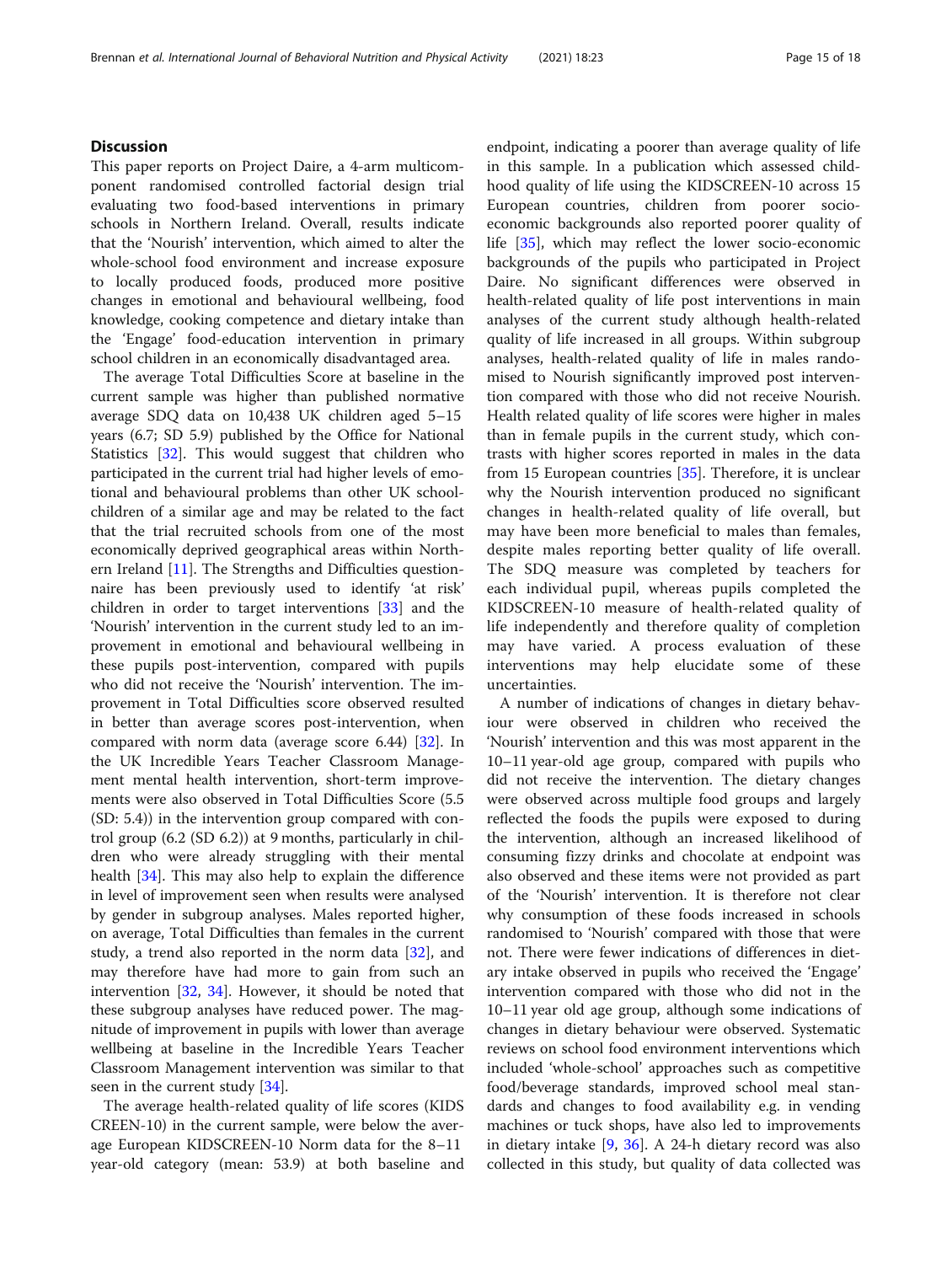poor and often incomplete and these data were not presented within this manuscript.

With regards to the educational outcomes, knowledge of vegetables in season and perceived cooking competence improved in 10–11 year-old children who had received the 'Nourish' school food environment intervention compared with those who did not, whereas the 'Engage' educational intervention was associated with an improved understanding of food labels in 10–11 year-old pupils. In a systematic review on 'whole-school' nutrition education interventions, improvements in food knowledge and willingness to try new foods was also observed, particularly in multicomponent interventions involving teachers and parents which were of adequate duration, age appropriate and incorporated environmental changes to impact knowledge [\[10\]](#page-16-0). These findings are therefore comparable to the current results which found that, overall, the whole-school food environment intervention was more effective than the educational intervention in achieving improvement in some of the dietary and knowledge outcomes. This is perhaps due to the impact of the school environmental changes on knowledge and awareness, which may not be as effective using nutrition education interventions alone [\[7](#page-16-0)].

Nutritional standards for school lunches have been in place in Northern Ireland since 2007 [[37\]](#page-17-0) and were extended to cover all foods served in schools in 2013 [\[38](#page-17-0)]. However, there are no formal systems in place to regularly monitor implementation of the standards [[7\]](#page-16-0). As such, results from this trial suggest that a whole-school food environment intervention like 'Nourish' has the potential to support the effective implementation of school food standards via a 'whole-school' approach and may be an effective means of improving health and behaviour overall.

This trial has a number of strengths. Overall, the interventions were well received by all participating primary schools and no schools were lost to follow-up. To the best of our knowledge, this is the first time 'wholeschool' educational and environmental interventions were developed for UK primary schools using a uniquely collaborative approach with schools and wider public and private stakeholders. The majority of previous work conducted has implemented either an environmental or educational approach rather than both [[9,](#page-16-0) [10\]](#page-16-0) and as most environmental interventions to date have focused on more limited food groups such as fruit and vegetable interventions, Project Daire incorporated a 'whole-diet' approach.

The study had a number of limitations. The interventions were planned to be 6-months in duration but, due to circumstances beyond the control of the research team, such as the requirement to fit flexibly within school timetables, intervention duration ranged from 2.5 months to 5 months. The entire process of data collection and intervention delivery lasted 6 months. It has been suggested that it can take a significant amount of time to achieve change in these types of interventions, and increased effectiveness has been reported in interventions lasting 6 months or longer in duration [[10,](#page-16-0) [39](#page-17-0), [40\]](#page-17-0). The study team worked with teachers to develop age-specific measures, where relevant, yet data collection in the younger age group in particular remained timeconsuming. Upon reflection, the number of measures collected in future school-based trials could perhaps be reduced further to ensure data collection can be completed more efficiently within the context of a busy school day. Project Daire had a  $2 \times 2$  factorial design and therefore was not powered to test for any interaction between interventions. The power calculation performed for the primary outcomes indicated that 1152 pupils were required to complete the study, but this incorporated a generous 20% drop-out rate. As no schools or pupils dropped-out of the study, only 960 pupils were therefore required to complete the study and in total, data were collected for 903 pupils. Although this should be considered a limitation, reassuringly, results from additional analyses which included the non-randomised Irish language schools supported the main results with regards to the primary outcomes.

Due to the nature of the school-based interventions, which were largely delivered by the schools themselves, some variation in selection and implementation of the various intervention elements across schools and teachers was inevitable. Process evaluation data were collected according to MRC framework for process evaluation of complex interventions [\[41\]](#page-17-0) and these aspects will be thoroughly explored and published separately. It will be of particular interest to examine the extent of the implementation of delivery of the 'Engage' intervention, which appeared to be less effective than the 'Nourish' intervention in the present study, to further elucidate potential reasons for this. Another consideration is the sustainability of a school-based interventions such as those implemented in the current study. Project Daire has demonstrated the feasibility of such school-based interventions in the short term, but it would be of interest to explore the feasibility of longterm implementation and the potential model for sustainable delivery, for example, through a public-private partnership.

In conclusion, our results suggest that modifying the whole-school food environment in UK primary schools has a positive effect on children's wellbeing, knowledge about food and dietary intake in those most at need within economically deprived regions. These results are especially important in light of the pandemic-related school closures worldwide and the impact of COVID-19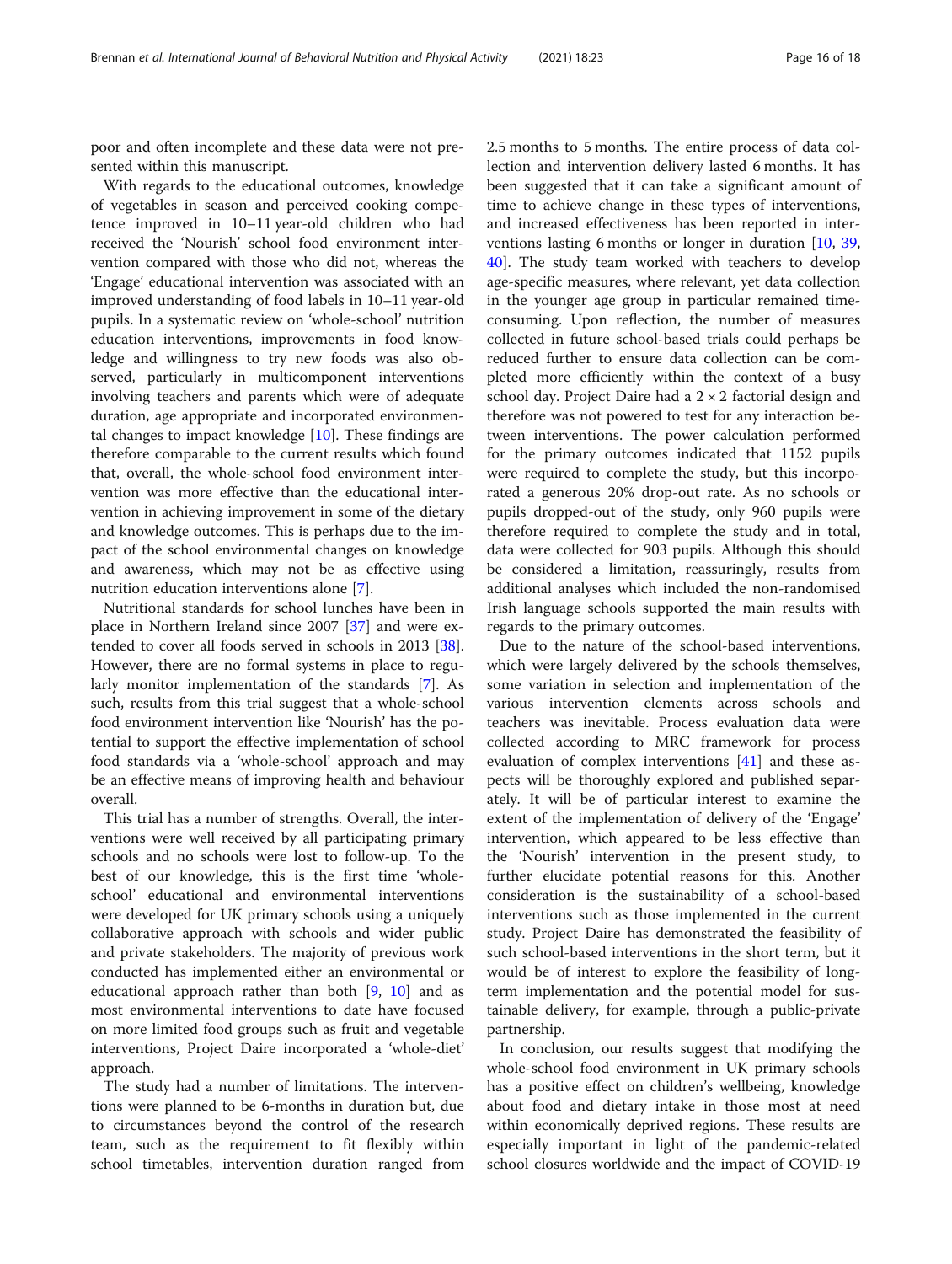<span id="page-16-0"></span>on levels of food insecurity. These data reflect the increasing recognition that interventions should focus on the wider school food environment in addition to educational aspects, to ensure a 'whole-school' approach. In addition to the evaluation of effectiveness of such interventions in different regions, future work should explore cost-effectiveness and sustainability issues.

# Supplementary Information

The online version contains supplementary material available at [https://doi.](https://doi.org/10.1186/s12966-021-01086-y) [org/10.1186/s12966-021-01086-y](https://doi.org/10.1186/s12966-021-01086-y).

Additional file 1. CONSORT Checklist for Cluster Randomised Controlled Trial.

Additional file 2. TIDieR Checklist

Additional file 3. Intervention Components.

Additional file 4. Additional School Analysis

Additional file 5. Additional Outcomes.

Additional file 6. Gender Analyses.

Additional file 7. Logic Model.

#### Acknowledgements

The authors wish to thank the pupils, principals, teachers and caterers from all the schools that participated in the project or were involved in the development of the resources. The authors are grateful for the support received from the local food industry partners, visiting experts from Queen's University Belfast and personnel from Higher Education Colleges during the implementation of the trial. The authors would also like to thank Mrs. Clare Jess for her assistance with the administration of the trial.

#### Authors' contributions

JVW was the Chief Investigator, formulated the research question, designed the trial and directed the research activities. MD, DMC, MCMK, PMC, CE, RFH, LD, NEOC, and CRC advised on aspects of the study design and implementation. SFB, SEM and FL were involved in intervention delivery and data collection. SFB drafted the manuscript, with input from SEM and FL. The author(s) read and approved the final manuscript.

#### Funding

Agri-Food Quest Competence Centre, funded by Invest Northern Ireland. The study funder had no role in the study design, collection, analysis or interpretation of the data and had no role in writing the manuscript.

#### Availability of data and materials

The datasets used and/or analysed during the current study are available from the corresponding author on reasonable request.

#### Ethics approval and consent to participate

Ethical approval was obtained from The School of Social Sciences, Education and Social Work Ethics Committee, Queen's University Belfast (Reference number 038\_1819). Parental informed consent was obtained for all pupils who participated in this trial. Data are presented for the whole sample.

#### Competing interests

The authors declare that they have no competing interests.

#### Author details

<sup>1</sup>Institute for Global Food Security, Queen's University Belfast, Belfast BT9 5AG, UK. <sup>2</sup>Centre for Public Health, Queen's University Belfast, Belfast BT12 6BA, UK. <sup>3</sup>Centre for Evidence and Social Innovation, Queen's University Belfast, Belfast, UK. <sup>4</sup>Queen's Management School, Queen's University Belfast, Belfast BT9 5EE, UK.

Received: 9 June 2020 Accepted: 12 January 2021 Published online: 04 February 2021

#### References

- 1. Clavien H, Theintz G, Rizzoli R, et al. Does puberty alter dietary habits in adolescents living in a western society? J Adolesc Health. 1996;19:68–75.30.
- 2. Lake AA, Mathers JC, Rugg-Gunn AJ, et al. Longitudinal change in food habits between adolescence (11-12years) and adulthood (32-33 years): the ASH30 study. J Public Health. 2006;28:10–6.
- 3. National Diet and Nutrition Survey. National Diet and Nutrition Survey Results from Year 7 and 8 (combined) of the Rolling Programme (2014/5 to 2015/6) 2018. [Available from[:https://assets.publishing.service.gov.uk/](https://assets.publishing.service.gov.uk/government/uploads/system/uploads/attachment_data/file/699241/NDNS_results_years_7_and_8.pdf) [government/uploads/system/uploads/attachment\\_data/file/699241/NDNS\\_](https://assets.publishing.service.gov.uk/government/uploads/system/uploads/attachment_data/file/699241/NDNS_results_years_7_and_8.pdf) [results\\_years\\_7\\_and\\_8.pdf\]](https://assets.publishing.service.gov.uk/government/uploads/system/uploads/attachment_data/file/699241/NDNS_results_years_7_and_8.pdf) Accessed: 21<sup>st</sup> March 2020.
- 4. National Diet and Nutrition Survey. National Diet and Nutrition Survey. Years 1 to 9 of the Rolling Programme (2008/2009–2016/2017): Time trend and income analyses 2019. [Available from: [https://assets.publishing.service.gov.](https://assets.publishing.service.gov.uk/government/uploads/system/uploads/attachment_data/file/772434/NDNS_UK_Y1-9_report.pdf) [uk/government/uploads/system/uploads/attachment\\_data/file/772434/](https://assets.publishing.service.gov.uk/government/uploads/system/uploads/attachment_data/file/772434/NDNS_UK_Y1-9_report.pdf) [NDNS\\_UK\\_Y1-9\\_report.pdf\]](https://assets.publishing.service.gov.uk/government/uploads/system/uploads/attachment_data/file/772434/NDNS_UK_Y1-9_report.pdf). Accessed: 21<sup>st</sup> March 2020.
- 5. Denman S. Health promoting schools in England-a way forward in development. J Public Health Med. 1999;21(2):215–20.
- 6. Langford R, Bonell C, Jones H, Pouliou T, Murphy S, Waters E, Komro K, Gibbs L, Magnus D, Campbell R. The World Health Organisation's health promoting schools framework: a Cochrane systematic review and metaanalysis. BMC Public Health. 2015;15:130.
- 7. Weichselbaum E, Buttriss JL. Diet, nutrition and schoolchildren: an update. British Nutrition Foundation. Nutr Bull. 2014;39:9–73.
- 8. Wang D, Stewart D. The implementation and effectiveness of school-based nutrition promotion programmes using a health-promoting schools approach: a systematic review. Public Health Nutr. 2012;16:1082–100.
- 9. Micha R, Karageorgou D, Bakogianni I, Trichia E, Whitsel LP, Story M, Peñalvo JL, Mozaffarian D. Effectiveness of school food environment policies on children's dietary behaviors: a systematic review and meta-analysis. PLoS One. 2018;13(3):e0194555.
- 10. Murimi MW, Moyeda-Carabaza AF, Nguyen B, Saha S, Amin R, Njike V. Factors that contribute to effective nutrition education interventions in children: a systematic review. Nutr Rev. 2018;76(8):553–80.
- 11. Northern Ireland Multiple Deprivation Measures. Summary of those Super Output Areas within the Derry City and Strabane District Council area 2018. [Available from: [https://www.derrystrabane.com/getmedia/a0f0171e-2d69-4](https://www.derrystrabane.com/getmedia/a0f0171e-2d69-4ee1-9fd6-4fef38aebf53/DCSDC-Multiple-Deprivation-Measures-2017-feb2018.pdf) [ee1-9fd6-4fef38aebf53/DCSDC-Multiple-Deprivation-Measures-2017-feb2018.](https://www.derrystrabane.com/getmedia/a0f0171e-2d69-4ee1-9fd6-4fef38aebf53/DCSDC-Multiple-Deprivation-Measures-2017-feb2018.pdf) [pdf](https://www.derrystrabane.com/getmedia/a0f0171e-2d69-4ee1-9fd6-4fef38aebf53/DCSDC-Multiple-Deprivation-Measures-2017-feb2018.pdf).] Accessed: April 4<sup>th</sup> 2020.
- 12. CONSORT. Consort Transparent Reporting of Trials 2010. [Available from: [http://www.consort-statement.org/\]](http://www.consort-statement.org/) Accessed: May 3rd 2020.
- 13. Public Health Agency. School food the essential guide. Improving the dining experience in schools 2010. [Available from: [https://www.](https://www.publichealth.hscni.net/sites/default/files/Dining%20Experience%2009_10.pdf) [publichealth.hscni.net/sites/default/files/Dining%20Experience%2009\\_10.](https://www.publichealth.hscni.net/sites/default/files/Dining%20Experience%2009_10.pdf) [pdf](https://www.publichealth.hscni.net/sites/default/files/Dining%20Experience%2009_10.pdf)]. Accessed March 31<sup>st</sup> 2020.
- 14. The Northern Ireland Curriculum Primary. Council for the Curriculum, Examinations and Assessment 2007. [Available from: [https://ccea.org.uk/](https://ccea.org.uk/downloads/docs/ccea-asset/Curriculum/The%20Northern%20Ireland%20Curriculum%20-%20Primary.pdf) [downloads/docs/ccea-asset/Curriculum/The%20Northern%20Ireland%2](https://ccea.org.uk/downloads/docs/ccea-asset/Curriculum/The%20Northern%20Ireland%20Curriculum%20-%20Primary.pdf) [0Curriculum%20-%20Primary.pdf](https://ccea.org.uk/downloads/docs/ccea-asset/Curriculum/The%20Northern%20Ireland%20Curriculum%20-%20Primary.pdf)] Accessed: March 12<sup>th</sup> 2020.
- 15. Goodman R. The Strengths and Difficulties Questionnaire: A Research Note. J. Child Psychol Psychiat. 1997;38(5):581–6.
- 16. Ravens-Sieberer U, Erhart M, Rajmil L, Herdman M, Auquier P, Bruil J, Power M, Duer W, Abel T, Czemy L, Mazur J, Czimbalmos A, Tountas Y, Hagquist C, Kilroe J. The European KIDSCREEN group. Reliability, construct and criterion validity of the KIDSCREEN-10 score: a short measure for children and adolescents' well-being and health-related quality of life. Qual Life Res. 2010;19(10):1487–500.
- 17. Ravens-Sieberer U, Gosch A, Erhart M, von Rueden U, Nickel J, Kurth B-M, Duer W, Fuerth K, Czemy L, Auqier P, Simeoni M-C, Robitail S, Tountas Y, Dimitrakaki C, Czimbalmos A, Aszmann A, Kilroe J, Keenaghan C, Bruil J, Detmar S, Verrips E, Mazur J, Mierzejewska E, Power M, Atherton C, Phillips K, Rajmil L, Berra S, Tebé C, Herdman M, Alonso J, Hagquist C, Abel T, Cloetta B, Bisegger C, Farley C, Bjorner J, van Buuren S, Rigby M, Tennant A, Ware J, Waters E, The KIDSCREEN Group Europe. The KIDSCREEN Questionnaires. Quality of Life Questionnaires for Children and Adolescents. Lengerich: Pabst Science Publishers, 49525; 2006. [Available from: [www.](http://www.kidscreen.org) [kidscreen.org](http://www.kidscreen.org).]